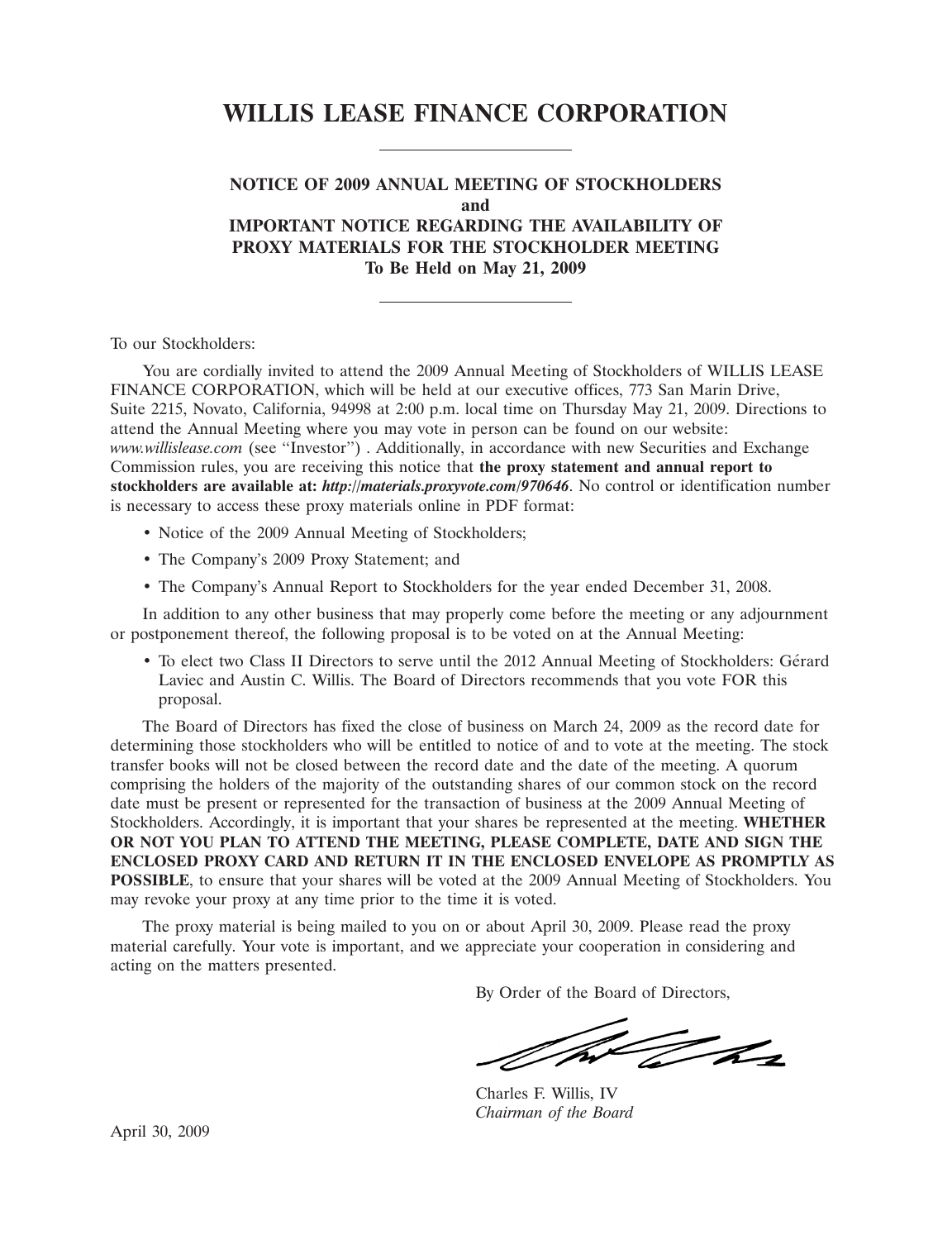# **WILLIS LEASE FINANCE CORPORATION**

# **PROXY STATEMENT**

# **TABLE OF CONTENTS**

|                                                                | Page           |
|----------------------------------------------------------------|----------------|
|                                                                |                |
| INFORMATION ABOUT THE BOARD OF DIRECTORS AND THE COMMITTEES OF |                |
|                                                                | $\mathfrak{D}$ |
| PROPOSAL 1 ELECTION OF CLASS II DIRECTORS                      | 6              |
| EXECUTIVE OFFICERS OF WILLIS LEASE FINANCE CORPORATION         | 6              |
| SECURITY OWNERSHIP OF CERTAIN BENEFICIAL OWNERS AND MANAGEMENT |                |
| SECTION 16(a) BENEFICIAL OWNERSHIP REPORTING COMPLIANCE        | 8              |
| COMPENSATION OF EXECUTIVE OFFICERS—COMPENSATION DISCUSSION AND |                |
|                                                                | 9              |
|                                                                | 18             |
| COMPENSATION COMMITTEE INTERLOCKS AND INSIDER PARTICIPATION    | 18             |
|                                                                | 18             |
|                                                                | 19             |
| EQUITY COMPENSATION PLAN INFORMATION                           | 20             |
|                                                                | 20             |
|                                                                | 21             |
| STOCKHOLDERS SHARING THE SAME LAST NAME AND ADDRESS            | 21             |
| <b>OTHER MATTERS</b>                                           | 22             |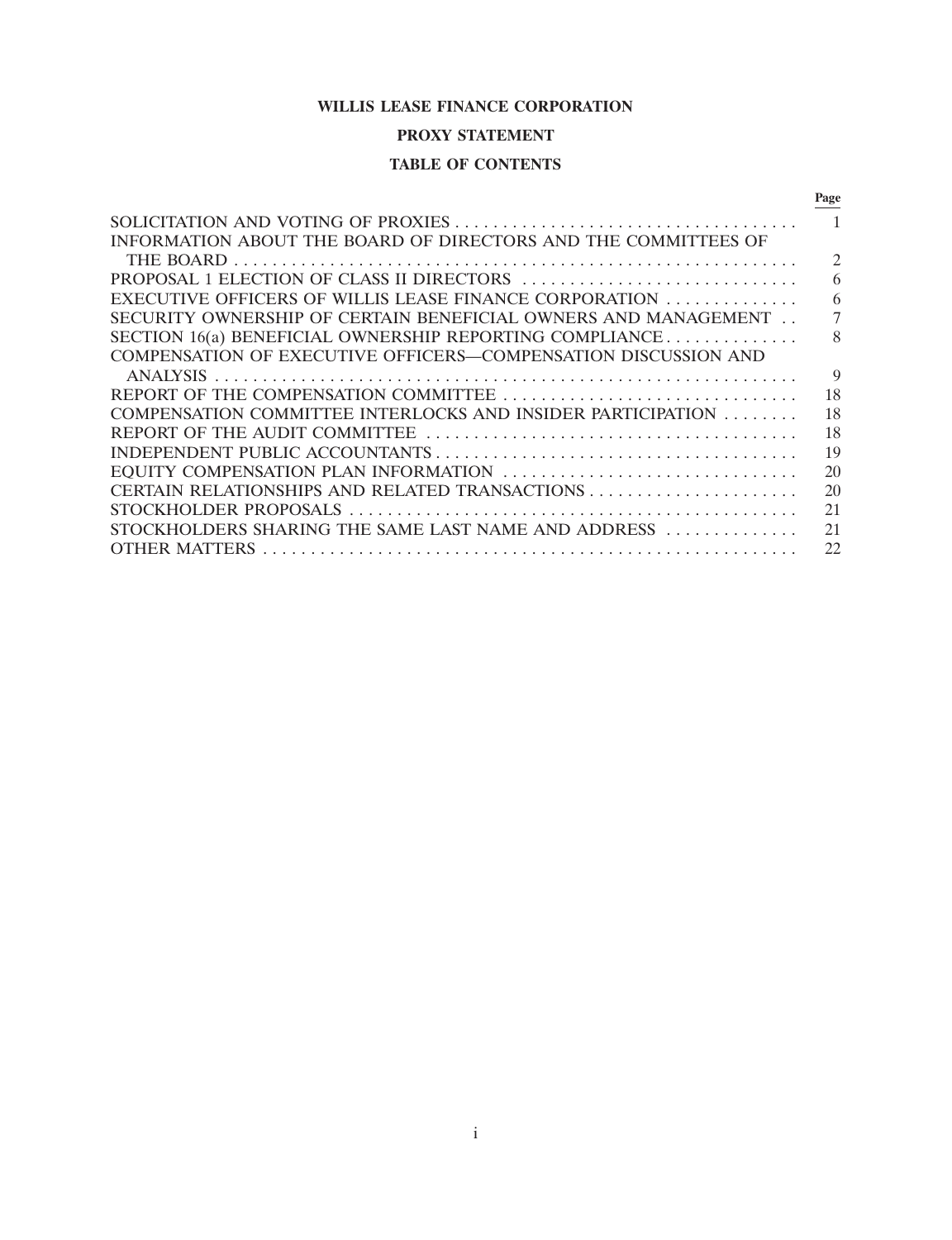# **You should read the entire proxy statement carefully prior to returning your proxy**

# **PROXY STATEMENT FOR 2009 ANNUAL MEETING OF STOCKHOLDERS OF WILLIS LEASE FINANCE CORPORATION To Be Held on May 21, 2009**

## **SOLICITATION AND VOTING OF PROXIES**

#### **General**

This proxy statement is furnished in connection with the solicitation by the Board of Directors (also referred to as the ''Board'') of WILLIS LEASE FINANCE CORPORATION (''we,'' ''us,'' ''our,'' ''Willis Lease'' or the ''Company'') of proxies to be voted at the 2009 Annual Meeting of Stockholders, which will be held at 2:00 p.m. local time on Thursday, May 21, 2009 at our executive offices, located at 773 San Marin Drive, Suite 2215, Novato, California 94998, or at any adjournments or postponements thereof, for the purposes set forth in the accompanying Notice of 2009 Annual Meeting of Stockholders.

This proxy statement is being mailed to stockholders on or about April 30, 2009. Our 2008 Annual Report is being mailed to stockholders concurrently with this proxy statement. You should not regard the 2008 Annual Report as proxy soliciting material or as a communication by means of which any solicitation of proxies is to be made.

#### **Voting**

The close of business on March 24, 2009 is the record date for determining whether you in your capacity as a stockholder are entitled to notice of and to vote at the 2009 Annual Meeting of Stockholders. As of that date, we had 9,068,166 shares of common stock, \$0.01 par value, issued and outstanding. All of the shares of our common stock outstanding on the record date are entitled to vote at the 2009 Annual Meeting of Stockholders. If you are entitled to vote at the meeting, you will have one vote for each share of common stock you hold with regard to each matter to be voted upon.

The required quorum for the meeting is a majority of the outstanding shares of common stock eligible to be voted on the matters to be considered at the meeting. In the election for directors (Proposal 1), the nominees for Class II Directors receiving the highest number of affirmative votes will be elected.

Shares of our common stock represented by proxies which are properly executed and returned to us on the accompanying proxy card will be voted at the 2009 Annual Meeting of Stockholders in accordance with the instructions you mark on the proxy card. If you do not mark any instructions on the proxy card, your shares represented by the proxy card will be voted for the election of the Board's nominees as Class II Directors.

If a properly signed proxy or ballot indicates that you abstain from voting or that your shares are not to be voted on a particular proposal, your shares will not be counted as having been voted on that proposal, although your shares will be counted as being in attendance at the meeting for purposes of determining the presence of a quorum. Broker non-votes (*i.e.*, shares held by brokers or nominees as to which instructions have not been received from beneficial owners or persons entitled to vote that the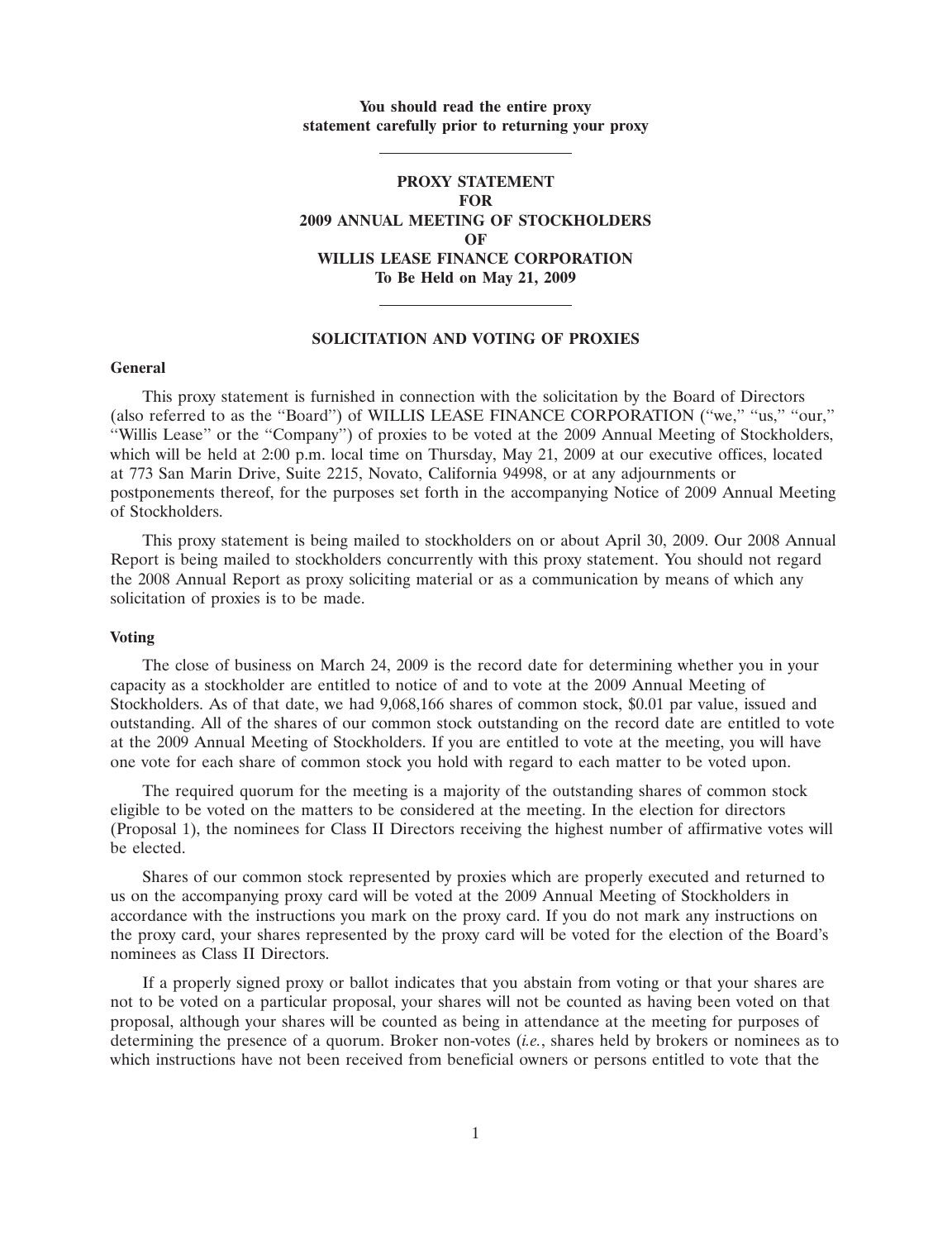broker or nominee does not have discretionary power to vote on a particular matter) are counted towards a quorum, but are not counted for any purpose in determining whether a matter has been approved by a majority of the shares represented in person or by proxy and entitled to vote.

Our management does not know of any matters to be presented at the 2009 Annual Meeting of Stockholders other than those set forth in this proxy statement and in the Notice accompanying this proxy statement. If other matters should properly come before the meeting, the proxy holders will vote on such matters in accordance with their best judgment.

#### **Revocability of Proxies**

If you give a proxy in the form accompanying this proxy statement, you have the right to revoke it at any time before it is voted at the meeting. You may revoke your proxy by:

- filing an instrument of revocation with our Corporate Secretary;
- presenting at or prior to the meeting of a duly executed proxy bearing a later date; or
- attending the meeting and electing to vote in person.

### **Solicitation**

This solicitation is made by our Board of Directors on our behalf. The entire cost of preparing, assembling and mailing the Notice of 2009 Annual Meeting of Stockholders, this proxy statement and the enclosed proxy card, and of soliciting proxies, will be paid by us. Proxies will be solicited principally through the use of the mails, but we may solicit proxies personally or by telephone, electronic mail or special letter by our officers and our regular employees for no additional compensation. We have retained American Stock Transfer & Trust and Broadridge to aid in the solicitation at an estimated cost to us of approximately \$11,000 plus out-of-pocket expenses.

# **INFORMATION ABOUT THE BOARD OF DIRECTORS AND THE COMMITTEES OF THE BOARD**

#### **Board of Directors**

Our Bylaws authorize us to have six Directors. At the present time, the Board consists of six Directors who are divided into three classes: Class I (two Directors), Class II (two Directors) and Class III (two Directors). One class is elected each year for a three-year term. Gérard Laviec, W. William Coon, Jr., Hans Joerg Hunziker, and Robert T. Morris are independent directors, as defined in the Nasdaq listing standard.

Our business, property and affairs are managed under the direction of the Board. Directors are kept informed of our business through discussions with our President and Chief Executive Officer and our other officers, by reviewing materials provided to them and by participating in meetings of the Board and its committees. The Board held a total of four meetings during the fiscal year ended December 31, 2008. Each incumbent director attended at least 75% of the aggregate of: (i) the total number of meetings of the Board; and (ii) the total number of meetings held by all Committees of the Board on which he served.

## **Communications with the Board**

You may communicate with the Board of Directors by sending a letter to: Board of Directors, Willis Lease Finance Corporation, c/o Office of the Corporate Secretary, 773 San Marin Drive, Suite 2215, Novato, California 94998. Our Office of the Corporate Secretary will receive your correspondence and forward it to the Board of Directors or to any individual director or directors to whom your communication is directed, unless the communication is unduly hostile, threatening, illegal,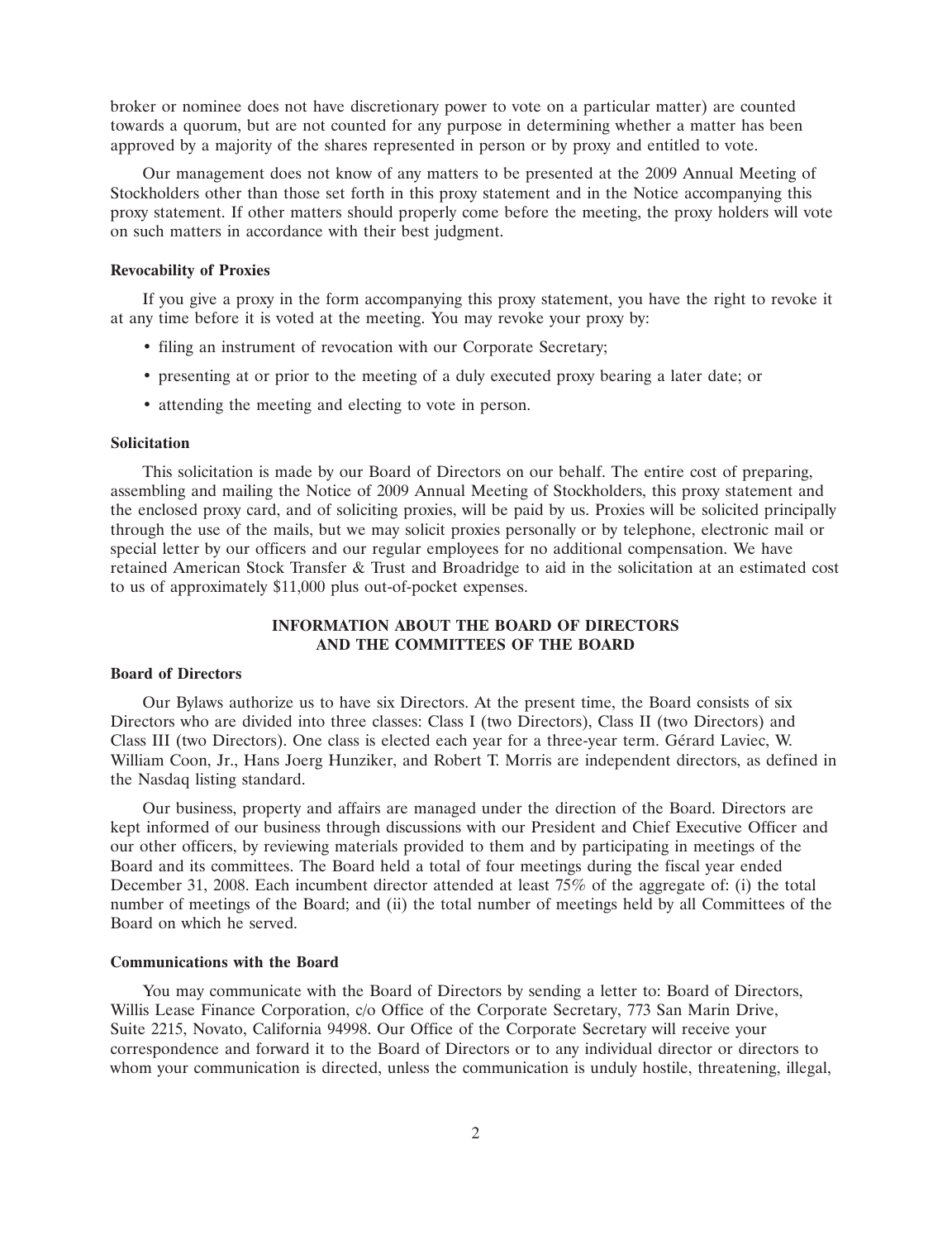does not reasonably relate to us or our business, or is similarly inappropriate. The Office of the Corporate Secretary has the authority to discard any inappropriate communications or to take other appropriate actions with respect to any such inappropriate communications.

#### **Attendance at the Annual Meeting of Stockholders**

Mr. Willis attended the 2008 Annual Meeting of Stockholders; our other directors did not attend. We have no policy requiring Board members to attend our annual meeting.

#### **Committees of the Board**

The Board of Directors has an Audit Committee and a Compensation Committee, both currently comprised solely of independent directors, as defined by the Nasdaq listing standard.

The Board does not have a nominating committee or committee performing the functions of such a committee. The Board has determined that the function of a nominating committee is adequately fulfilled by the independent directors. It has not established such a committee and therefore has no nominating committee charter. The full Board of Directors participates in the consideration of any director nominee.

Although we have not formally set any specific minimum qualifications that director nominees must possess, we look for candidates with the appropriate experience in aviation and leasing, a strong professional background, and a general understanding of marketing, finance and other disciplines related to the success of a company in our industry. Our directors are generally nominated by our management or other directors, and each nominee is evaluated based on the above qualifications and in the context of the Board as a whole. While we do not normally engage professional search firms or other third parties in connection with our Board nomination process, we may do so in the future.

Since we do not have a history of stockholder nominations of directors, we do not have a formal policy regarding stockholder nominees to the Board. Under our Bylaws, stockholders wishing to nominate a candidate for director must give notice to our Corporate Secretary no later than the close of business on the 90th day prior to the first anniversary of our preceding year's annual meeting. If the annual meeting is more than 30 days before or 60 days after such anniversary date, the notice must be delivered no later than the 90th day prior to such annual meeting or the 10th day following the day on which we publicly announce the annual meeting date. The notice should set forth: (i) the name, age, business address and residence address of the nominee; (ii) the principal occupation or employment of the nominee; (iii) the class and number of our shares beneficially owned by the nominee; (iv) a description of all arrangements or understandings between the stockholder and the nominee and any other person(s) pursuant to which the nomination is made by the stockholder; and (v) any other information relating to the nominee that is required to be disclosed in proxy statements for the election of directors pursuant to Regulation 14A under the Securities Exchange Act of 1934. Nominees proposed by stockholders will be evaluated in the same manner as those proposed by management or existing directors.

The Audit Committee oversees our accounting function, internal controls and financial reporting process on behalf of the Board. The Nasdaq's listing rules require that our Audit Committee be composed of at least three independent directors. The Audit Committee meets with our financial management and our independent auditors to review our financial statements and filings, the audit and matters arising from them, and financial reporting procedures, including any significant judgments made in preparation of the financial statements. The Audit Committee currently consists of Directors Robert T. Morris (Chairman), Hans Joerg Hunziker, Gérard Laviec and W. William Coon, Jr. All members of the audit committee are able to read and understand financial statements. Mr. Morris also qualifies as an audit committee financial expert, as defined by the SEC, and is financially sophisticated as required by the Nasdaq listing standards. The Committee held four meetings during the 2008 fiscal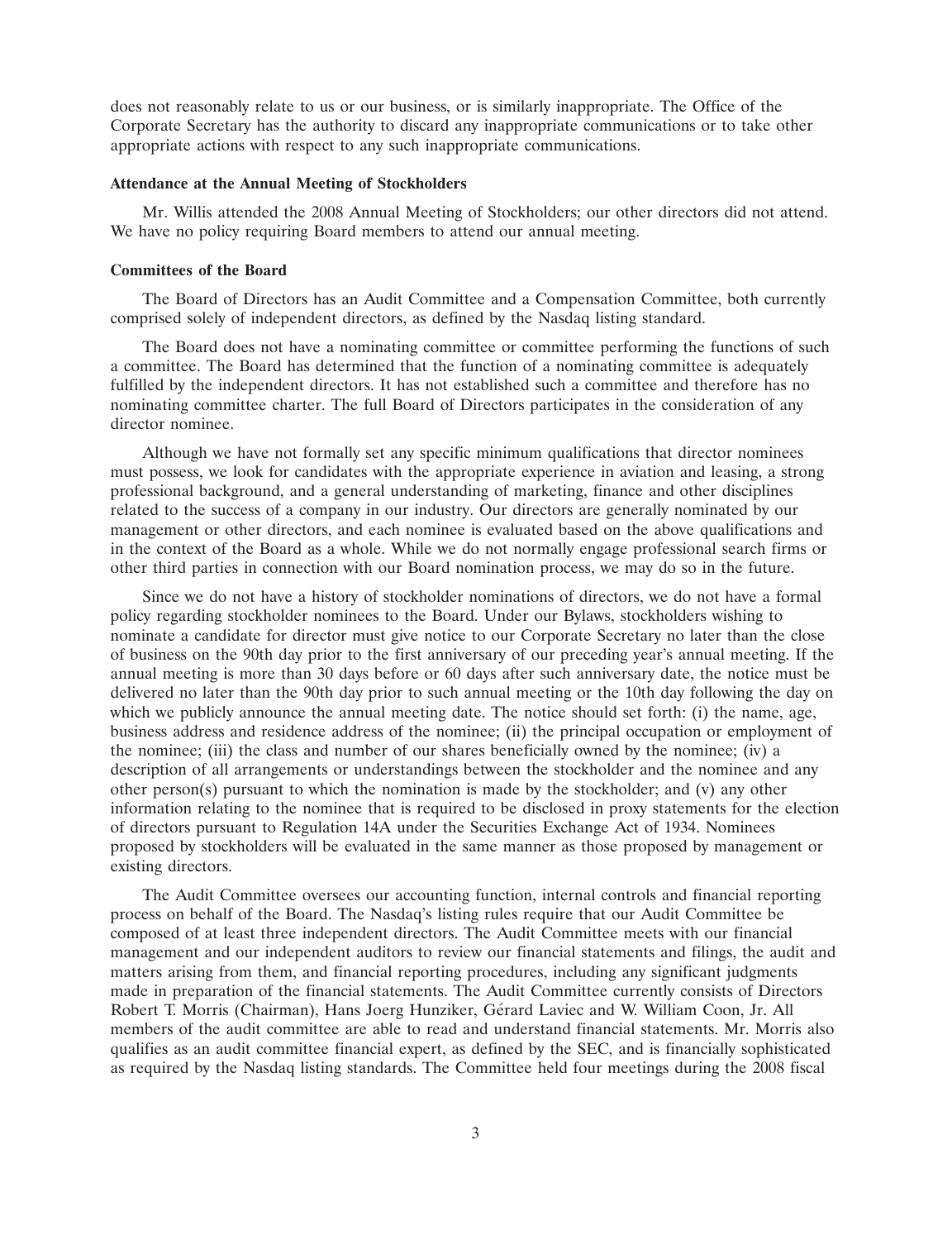year. On December 16, 2008 the Board reviewed and approved the Audit Committee Charter meeting the requirements of the Securities and Exchange Commission and the Nasdaq. The Audit Committee's charter is available on the Company's web site (*www.willislease.com*).

The Compensation Committee reviews and approves our compensation arrangements for executive officers and administers the 2007 Stock Incentive Plan. The Compensation Committee currently consists of Directors Gérard Laviec (Chairman), W. William Coon, Jr., Robert T. Morris and Hans Joerg Hunziker. This Committee held three meetings during the 2008 fiscal year. For additional details, see ''Compensation of Executive Officers—Compensation Discussion and Analysis'' elsewhere in this proxy statement.

### **Director Compensation**

For details regarding director compensation, see ''Compensation of Executive Officers—Compensation Discussion and Analysis—Director Compensation'' elsewhere in this proxy statement.

# **Biographical Information**

|                                                                    | <b>Director Since</b> | $Age*$ |
|--------------------------------------------------------------------|-----------------------|--------|
| Class I Directors Whose Terms Expire at the 2011 Annual Meeting:   |                       |        |
|                                                                    | 2006                  | 60     |
|                                                                    | 2003                  | 69     |
| Class II Directors Whose Terms Expire at the 2009 Annual Meeting:  |                       |        |
|                                                                    | 2008                  | 28     |
|                                                                    | 2002                  | 69     |
| Class III Directors Whose Term Expires at the 2010 Annual Meeting: |                       |        |
|                                                                    | 1985                  | 60     |
|                                                                    | 2006                  | 59     |
|                                                                    |                       |        |

Age as of March 24, 2009.

#### **Principal Occupations of Nominees and Continuing Directors**

Charles F. Willis, IV is the founder of Willis Lease, has served as Chief Executive Officer, President and a Director since our incorporation in 1985, and has served as Chairman of the Board of Directors since 1996. Mr. Willis has over 40 years of experience in the aviation industry. From 1975 to 1985, Mr. Willis served as president of Willis Lease's predecessor, Charles F. Willis Company, which purchased, financed and sold a variety of large commercial transport aircraft and provided consulting services to the aviation industry. During 1974, Mr. Willis operated a small business not involved in the aviation industry. From 1972 through 1973, Mr. Willis was Assistant Vice President of Sales at Seaboard World Airlines, a freight carrier. From 1965 through 1972, he held various positions at Alaska Airlines, including positions in the flight operations, sales and marketing departments.

Hans Joerg Hunziker previously served as one of our Directors from November 2000 until July 1, 2003. He was elected a Class II Director at the 2006 Annual Meeting. Mr. Hunziker currently serves as the CEO of Hunziker Lease & Finance, a company he founded in Zug, Switzerland in 2002 which offers independent business consulting services to the aviation industry. From 1998 to 2002, he was the President and Chief Executive Officer of Flightlease AG Ltd., a public company involved in aircraft leasing as a subsidiary of SAirGroup whose headquarters are in Zurich, Switzerland. From 1998 to 2001, he was also co-CEO of GATX Flightlease Management GmbH, an asset management and commercial aircraft leasing company. From 1996 to 1998, he was the Chief Financial Officer of SAirServices Ltd., a group of companies including aircraft maintenance and overhaul, ground handling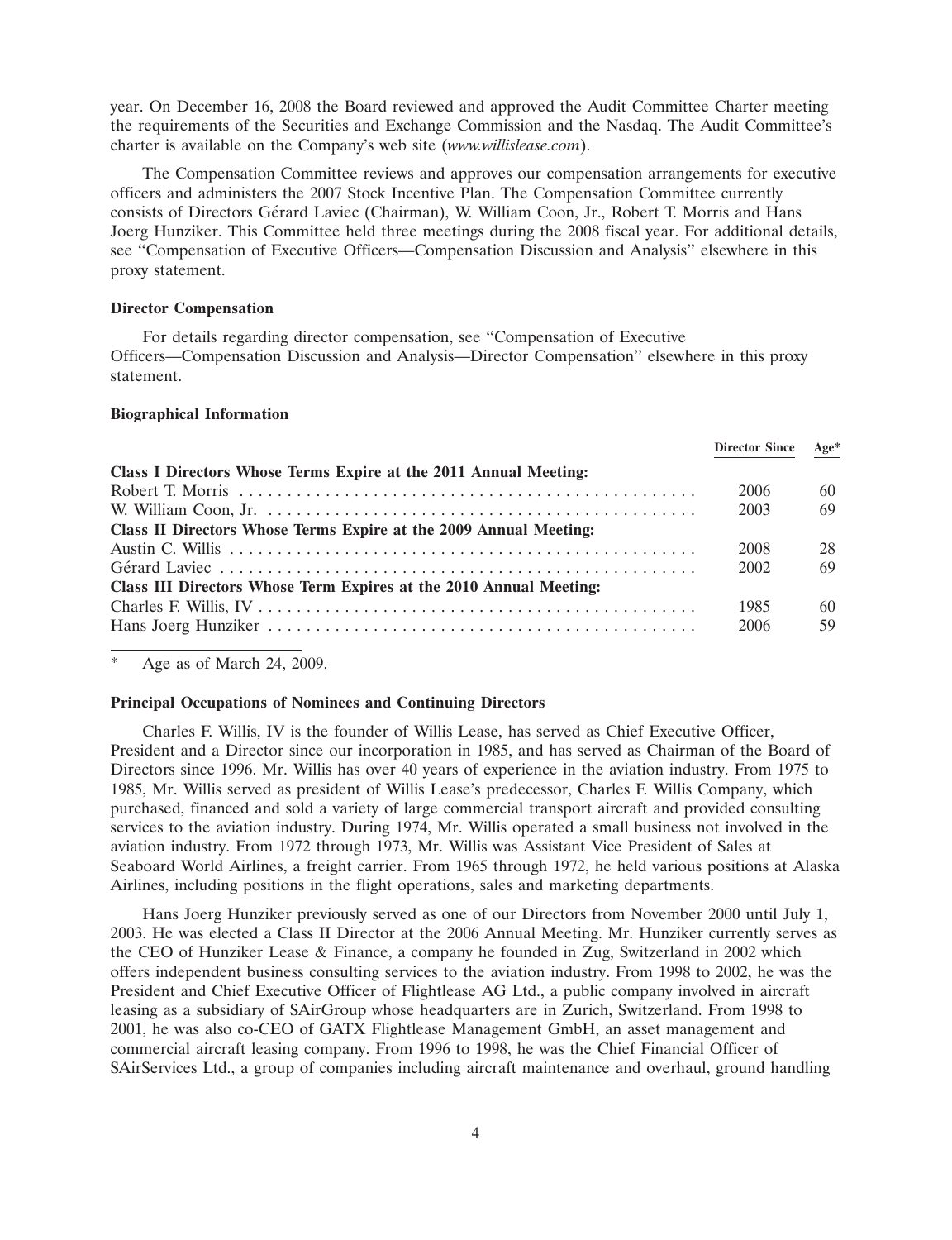services, information technology and real estate, and Managing Director of SAirServices Invest Ltd. From 1991 to 1996, he was Chief Financial Officer of Swissair Associated Companies Ltd., a group of 150 companies, primarily in the hotel, catering (Gate Gourmet) and trading business. Mr. Hunziker holds a Masters Degree in Economics and Business Administration from the University of Zurich. He also received the equivalent of a doctoral degree from the University of Zurich, after successful completion of his thesis on Strategic Planning in the Airline Industry. In addition to previously serving as a director of Willis Lease Finance, he was Chairman of the Board of Flightlease Holdings (Guernsey) Limited (and a director of several of its subsidiaries in Guernsey and Bermuda), as well as Chairman of the Board of Flightlease (Netherlands) B.V., SRTechnics Group AG, SRTechnics Switzerland AG, Swisscargo AG and SAirServices Invest AG. He was also a member of the Board of Directors of FlightTechnics LLC, Delaware, Swissport Brazil Ltd., Polygon Insurance Company Ltd. and Gotland Shipping AG.

Gérard Laviec joined our Board of Directors in February 2002. In 2001, Mr. Laviec retired from his position as President and Chief Executive Officer of CFM International, a partnership between General Electric Company and SNECMA and a supplier of engines for commercial jets. Mr. Laviec joined the CFM-56 Program in 1976 in its incipient phase. From 1983 to 1995, he served as General Manager in product support engineering, business operations, sales and marketing, and was named President and Chief Executive Officer of CFM International in 1995. Mr. Laviec also served as the Chairman of the Board of Shannon Engine Support, a wholly-owned CFM International subsidiary in Ireland, from 1995 until 2001. Mr. Laviec is a graduate of INSA Lyon, France with a degree in Mechanical Engineering. He served in the French Air Force as a Flight Officer in Search and Rescue teams prior to joining SNECMA. He is a Knight for the French National Order of Merit.

W. William Coon, Jr. spent 34 years at GE Aircraft Engines (''GEAE''), a division of General Electric Company (NYSE:GE), where he served in numerous management positions. Prior to retiring from GEAE in 2000, Mr. Coon was General Manager for Small Commercial Aircraft Services. From 1984 to 1998 he served as Director of Product Support, where he was responsible for supplying global services to the company's regional airline customers. Mr. Coon holds a Bachelor of Science Degree in Aeronautical Engineering from the University of Michigan and a Masters in Business Administration from Xavier University.

Robert T. Morris is currently President of Robert Morris & Company. He joined Union Bank of California Leasing in 2004 to establish an innovative equipment leasing group, and served as its President through March 2007. Prior to joining Union Bank of California Leasing, he was a consultant to more than 25 commercial banks for their equipment leasing operations over a 12 year period. He has also worked for Bank of San Francisco, Bank of Montreal and GATX Leasing Corporation. Mr. Morris holds a Masters Degree from the American Graduate School of International Management and a Bachelor of Arts Degree from the University of Denver with majors in Economics, Political Science and History.

Austin C. Willis was elected to the Board in December 2008. At the time of his election the number of directors was increased from five to six. Mr. Willis was elected to be a Class II director in order to stand for reelection at this Annual Meeting. Mr. Willis is the founder of and has, since 2004, served as the president of JT Power LLC, a privately held company engaged in the business of selling commercial jet turbine engine parts and leasing commercial aircraft. Mr. Willis has, since 2006, also owned and served as Chief Executive Officer of Aviation Management LLC, an aviation consulting firm. Mr. Willis holds a bachelors degree from the London School of Economics and Political Science where he studied finance and industrial relations. He is the son of Charles F. Willis, IV.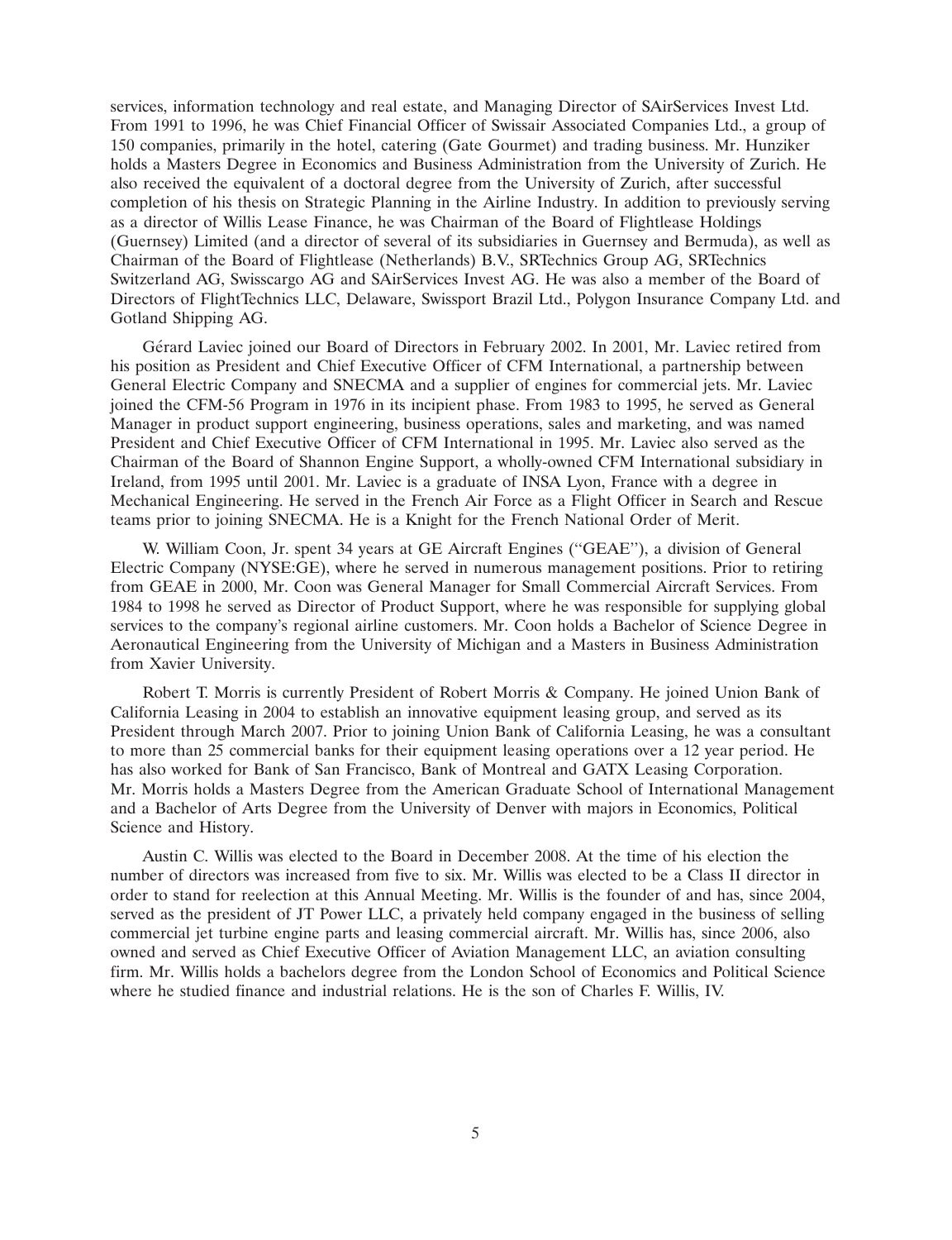# **PROPOSAL 1 ELECTION OF TWO CLASS II DIRECTORS**

Our Board is divided into three classes, each class having a three-year term that expires in successive years. At the 2009 Annual Meeting of Stockholders, two Directors will be elected in Class II, to serve a three-year term expiring at the 2012 Annual Meeting of Stockholders or until succeeded by another qualified director who has been duly elected.

The nominees for Director in Class II are Gérard Laviec and Austin C. Willis.

The proxy holders intend to vote all proxies received by them for the foregoing nominees, unless instructions to the contrary are marked on the proxy. In the event that any nominee is unable or declines to serve as a Director at the time of the 2009 Annual Meeting of Stockholders, the proxies will be voted for any nominee who shall be designated by the present Board to fill the vacancy. As of the date of this proxy statement, the Board is not aware of any nominee who is unable or will decline to serve as a director.

# **THE BOARD OF DIRECTORS UNANIMOUSLY RECOMMENDS A VOTE ''FOR'' THE ELECTION OF THE NOMINEES AS CLASS II DIRECTORS.**

# **EXECUTIVE OFFICERS OF WILLIS LEASE FINANCE CORPORATION**

Our executive officers are as follows (1):

| Name                                                                  | $Age*$ | <b>Positions and Offices</b>                                  |
|-----------------------------------------------------------------------|--------|---------------------------------------------------------------|
| Charles F. Willis, $IV^{**}$ 60 President and Chief Executive Officer |        |                                                               |
|                                                                       |        |                                                               |
|                                                                       |        |                                                               |
|                                                                       |        |                                                               |
|                                                                       |        | Judith M. Webber 58 Senior Vice President, Technical Services |

Age as of March 24, 2009.

- \*\* See business experience background under ''Principal Occupation of Nominees and Continuing Directors.''
- (1) Lee G. Beaumont, previously Executive Vice President and Chief Operating Officer, left the Company's employ in November 2008.

Bradley S. Forsyth joined us in January 2007, bringing more than 14 years of experience in the finance and aviation industries. Mr. Forsyth is responsible for the capital markets, finance, treasury, accounting, risk management and systems functions of the Company. Prior to joining Willis Lease, he served as Standard Aero's Vice President of Finance, providing financial management support to nine business units with \$800 million in annual sales. Formerly he was with PriceWaterhouse (now PricewaterhouseCoopers) practicing in their audit and tax departments. He is a Chartered Accountant and graduated from the University of Manitoba with a Bachelor of Commerce Degree.

Donald A. Nunemaker has been with us since July 1997 and currently serves as our Executive Vice President and General Manager—Leasing. Prior to his appointment as General Manager—Leasing, he served as Chief Operating Officer until September of 2006, and prior to that as Chief Administrative Officer until March 2001. Mr. Nunemaker also served on our Board of Directors from June to November 2000. Mr. Nunemaker is responsible for managing our day-to-day operation and has been extensively involved in the equipment leasing industry since 1973. From 1995 to 1996, Mr. Nunemaker was President and CEO of LeasePartners, Inc., a leasing company based in Burlingame, California, which was acquired in 1996 by Newcourt Credit Group. From 1990 to 1994, Mr. Nunemaker was Executive Vice President of Concord Asset Management, Inc., an aircraft and computer leasing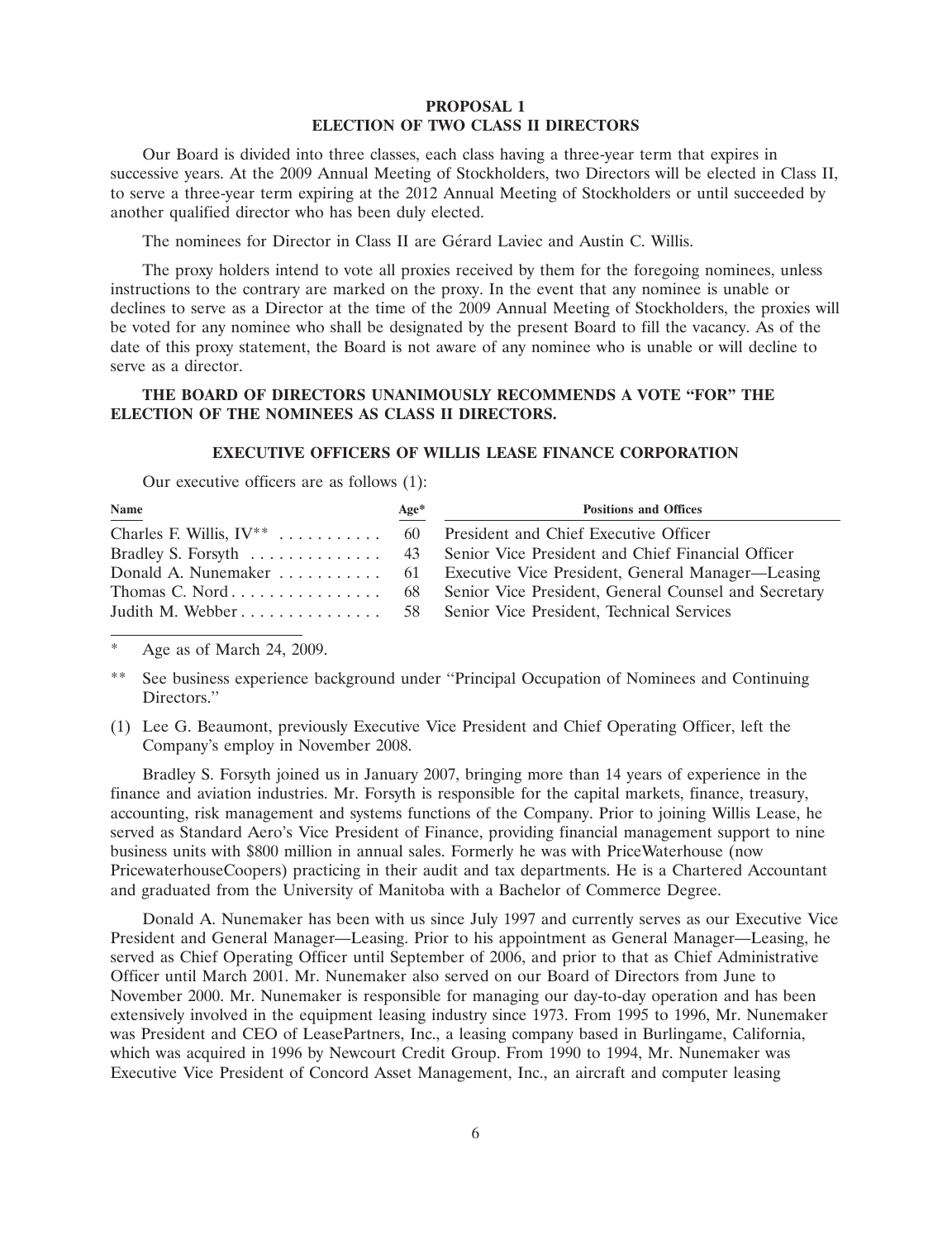subsidiary of Concord Leasing, Inc., which was owned by the HSBC Group. Before joining Concord in 1990, Mr. Nunemaker was President and CEO of Banc One Leasing Corporation of New Jersey. Prior to that he spent thirteen years with Chase Manhattan Leasing Company in a variety of senior line and staff positions. Mr. Nunemaker has a Masters in Business Administration Degree from Indiana University.

Thomas C. Nord has served as our Senior Vice President and General Counsel since July 2003. Mr. Nord is responsible for managing our legal affairs. From May 1977 to March 2003, he was an attorney with GATX Financial Corporation, a specialized finance and leasing company (''GATX'') located in San Francisco, California. During most of his career at GATX, from January 1981 until March 2003, he was their Managing Director, General Counsel and Secretary. From February 1974 until May 1977, Mr. Nord was Counsel to Irving Trust Company in New York, New York. From June 1969 to February 1974 Mr. Nord was associated with the New York City law firm of Seward & Kissel. Mr. Nord holds a Juris Doctor Degree from the University of North Carolina.

Judith M. Webber, our Senior Vice President, Technical Services, has been with us since 1996. Before joining us, she was Powerplant Technical Services Manager at Hawaiian Airlines for 9 years. Ms. Webber also worked in the Canadian high arctic and northern Canada for a number of years and served for 2 years as an Airworthiness Inspector for Transport Canada. She started her aviation career by serving in the Royal Air Force as an Aircraft Propulsion Technician for 8.5 years. Ms. Webber has more than 40 years experience in aircraft and engine maintenance. She holds an FAA Airframe and Powerplant license and previously held both Transport Canada and British CAA Aircraft Maintenance Engineer licenses.

# **SECURITY OWNERSHIP OF CERTAIN BENEFICIAL OWNERS AND MANAGEMENT**

The following table sets forth information regarding the beneficial ownership of our common stock as of March 24, 2009 by: (i) each person who is known to us to own beneficially more than five percent of the outstanding shares of our common stock; (ii) each Director; (iii) each officer listed in the Summary Compensation Table; and (iv) all Directors and Executive Officers as a group. Unless specified below, the mailing address for each individual, officer or director is c/o Willis Lease Finance Corporation, 773 San Marin Drive, Suite 2215, Novato, CA 94998.

|                                                                                    | Common $stock(1)$          |                               |
|------------------------------------------------------------------------------------|----------------------------|-------------------------------|
| Name and Address of Beneficial Owner                                               | Number of<br><b>Shares</b> | Percentage of<br><b>Class</b> |
|                                                                                    | 3,498,302(2)               | $36.31\%$                     |
|                                                                                    | 393,674(3)                 | $4.19\%$                      |
|                                                                                    | 128,440(4)                 | $1.41\%$                      |
|                                                                                    | 97,795(5)                  | $1.08\%$                      |
|                                                                                    | 80,718(2)                  | $\ast$                        |
|                                                                                    | 79,842(6)                  | $\ast$                        |
|                                                                                    | 35,313(7)                  | $\ast$                        |
|                                                                                    | 13.232                     | $\ast$                        |
|                                                                                    | 13.232                     | $\ast$                        |
|                                                                                    | 10,732(8)                  | $\ast$                        |
| All Directors and Executive Officers as a group $(10 \text{ persons}) \dots \dots$ | 4,351,280                  | $45.55\%$                     |
|                                                                                    | 36,006(9)                  |                               |
|                                                                                    | 1,164,495(10)              | 12.84%                        |
|                                                                                    | 964,421(11)                | $10.64\%$                     |
|                                                                                    | 669, 305 (12)              | 7.38%                         |

Less than one percent of our outstanding common stock.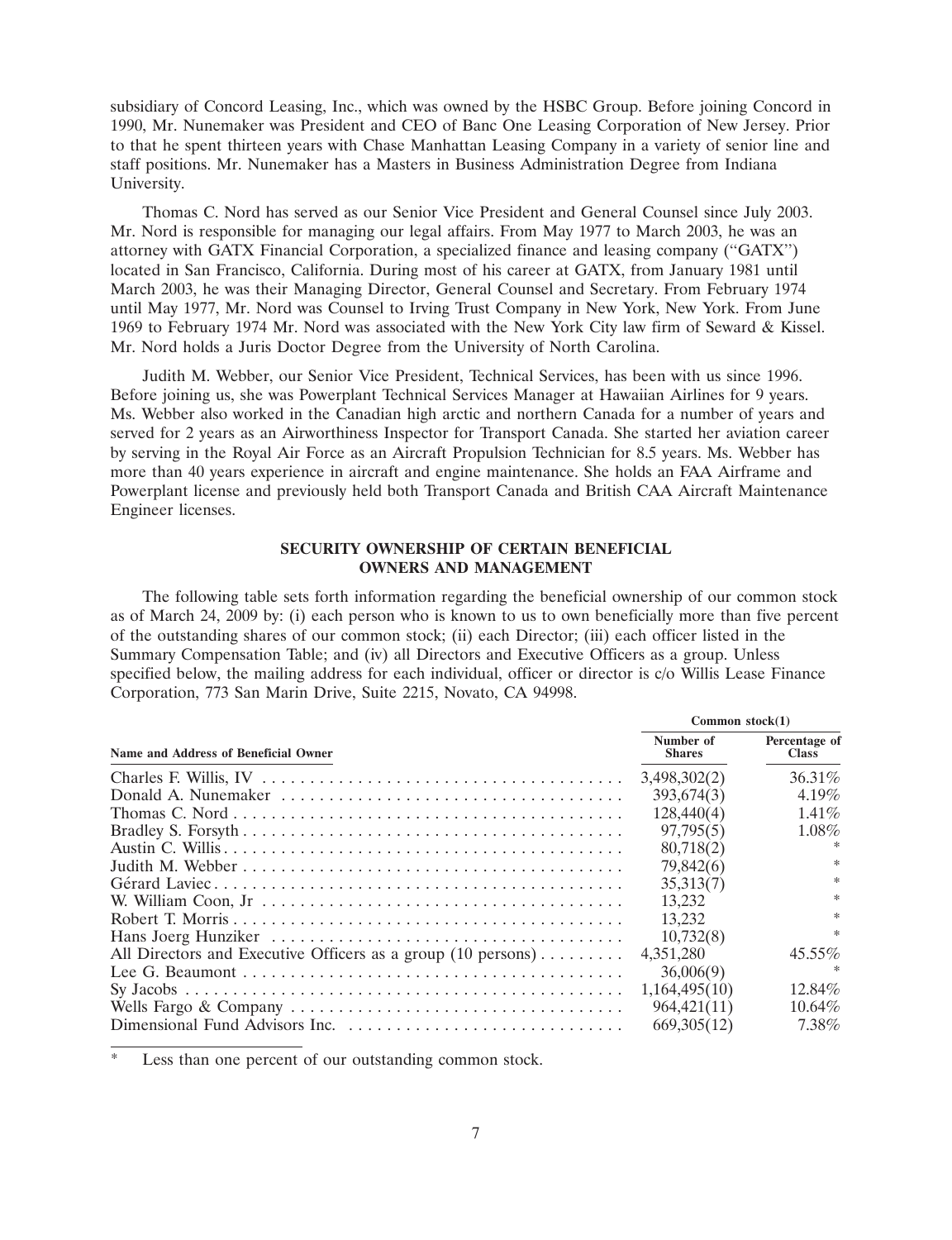- (1) Except as indicated in the footnotes to this table, the stockholders named in the table are known to us to have sole voting and investment power with respect to all shares of common stock shown as beneficially owned by them, subject to community property laws where applicable. The number of shares beneficially owned includes common stock of which such individual has the right to acquire beneficial ownership either currently or within 60 days after March 24, 2009, including, but not limited to, upon the exercise of an option.
- (2) Includes 2,420,635 shares held by CFW Partners, L.P., a California limited partnership, of which Charles F. Willis, IV, holds a one percent  $(1\%)$  interest as sole general partner and an eighty percent (80%) interest as a limited partner. A trust for the benefit of Austin C. Willis holds the remaining nineteen percent (19%) interest as a limited partner. Also includes (i)1,411 shares held in a joint tenancy account with a family member of Mr. Willis who does not live in the same household; (ii) 1,411 shares held under an account in the name of Charles F. Willis, V for which Mr. Willis is the custodian; and, (iii) 832,665 shares held by Mr. Willis in his individual capacity, which includes 565,760 options to purchase shares at a weighted average exercise price of \$6.71.
- (3) Includes 321,150 options to purchase shares at a weighted average exercise price of \$7.18 per share.
- (4) Includes 46,500 options to purchase shares at a weighted average exercise price of \$6.54 per share. Mr. Nord also owns 2,500 Series A preferred shares which he purchased on February 7, 2006 at \$10.00 per share.
- (5) Mr. Forsyth also owns 300 Series A preferred shares which he purchased on June 5, 2008 at \$10.25 per share.
- (6) Includes 46,250 options to purchase shares at a weighted average exercise price of \$7.46 per share.
- (7) Includes 27,081 options to purchase shares at a weighted average exercise price of \$6.42 per share.
- (8) Includes 2,500 options to purchase shares at a weighted average exercise price of \$8.70 per share.
- (9) Mr. Beaumont left the Company's employ in November 2008.
- (10) Based on a Form 4 filing by Sy Jacobs with the Securities and Exchange Commission on February 25, 2009. Includes 682,868 shares held by JAM Partners, L.P., 446,527 shares held by JAM Special Opportunities Fund, L.P., and 35,100 shares held by Sy Jacobs. The mailing address of all three is One Fifth Avenue, New York, NY 10003.
- (11) Based on Schedule 13G filed by Wells Fargo & Company with the Securities and Exchange Commission on January 20, 2009. Wells Fargo & Company's mailing address is 525 Montgomery Street, San Francisco, CA 94105.
- (12) Based on Schedule 13G filed by Dimensional Fund Advisors Inc. with the Securities and Exchange Commission on February 9, 2009. Dimensional Fund Advisors LP mailing address is Palisades West, Building One, 6300 Bee Cave Rd., Austin, TX 78746.

# **SECTION 16(a) BENEFICIAL OWNERSHIP REPORTING COMPLIANCE**

Section 16(a) of the Securities Exchange Act of 1934, as amended, requires our Directors and executive officers, and persons who own more than ten percent of a registered class of our equity securities, to file with the Securities and Exchange Commission initial reports of ownership and reports of changes in ownership of common stock and our other equity securities. Directors, executive officers and holders of more than ten percent of our common stock are required by Securities and Exchange Commission regulation to furnish us with copies of all Section 16(a) reports they file.

Based solely upon review of the copies of such reports furnished to us and written representations from our officers and Directors, we believe that during the fiscal year ended December 31, 2008, our Directors, executive officers and holders of more than ten percent of our common stock complied with all applicable Section 16(a) filing requirements.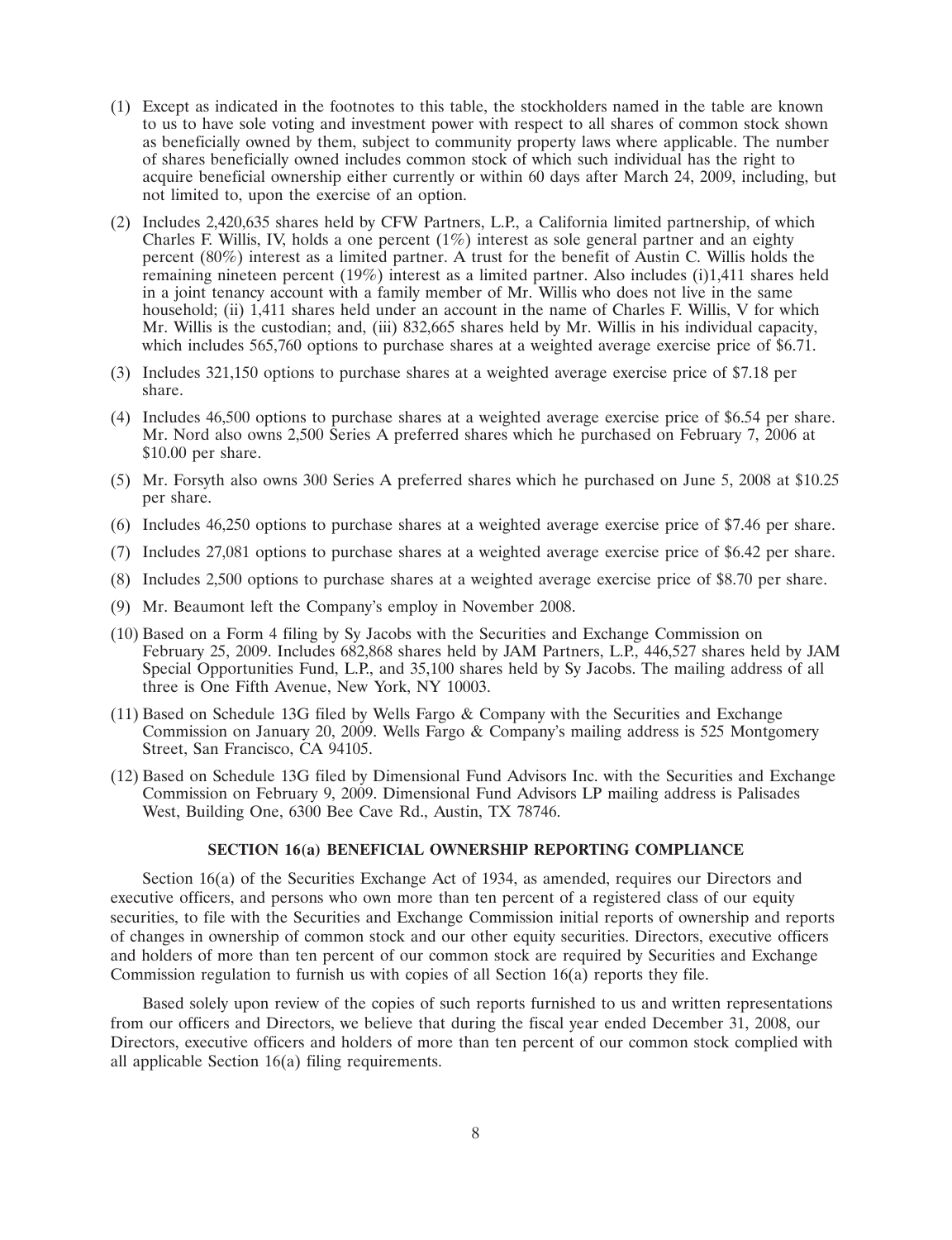#### **COMPENSATION OF EXECUTIVE OFFICERS**

# **COMPENSATION DISCUSSION & ANALYSIS**

This Compensation discussion and analysis describes the material elements of our compensation program for named executive officers. The Compensation Committee of the Board of Directors (the ''Committee'') oversees the design and administration of our executive compensation programs. The Committee is comprised of four independent directors: Gerard Laviec (Chair), W. William Coon, Jr., ´ Hans Joerg Hunziker and Robert T. Morris. The Committee meets formally twice per year, and more often if needed. Each meeting includes an executive session, with no member of management present. The Committee's charter is available on the Company's web site *(www.willislease.com)*.

The Committee retains compensation consultants from time to time to evaluate executive compensation levels and advise on specific programs; the consultants report directly to the Committee. For the past two years, the Committee has retained Smith Consulting to advise on various compensation issues. Smith Consulting has no other contract or business relationship with Willis Lease.

None of our executive officers currently serves on the Committee. None of our executive officers is, or was during 2008, serving as a director of or member of the compensation committee of another entity, one of whose executive officers serves, or served, as a director of or on our Committee.

#### **Compensation Philosophy and Objectives**

The objectives of our compensation programs are to attract and retain high performing executives, to provide a substantial link between the company's performance and executive pay, and to provide shareholders with a superior rate of return.

It is difficult to make direct comparisons with our competitor's pay practices—most of the Company's direct competitors are business units within much larger corporations such as General Electric, United Technologies and Bank of Tokyo Mitsubishi—therefore, the Committee makes its decisions based primarily on its understanding of compensation practices in the aviation services and leasing markets, generally and for companies of comparable size. This information comes through executive recruiting and compensation surveys including, ''Watson Wyatt Data Services Top Management Compensation Report.'' Comparisons included financial institutions with comparable assets and all industry data for companies with comparable sales volume. These surveys allow the Committee, with the aid of Smith Consulting, to consider the compensation practices of comparably sized companies.

Our intention is to provide total compensation opportunity targeted at the 75th percentile of prevailing market compensation, and to pay that level of compensation only when the Company's financial goals are achieved or exceeded.

#### **Governance of Compensation Programs**

Our CEO, in conjunction with human resources, develops recommended annual salaries, incentive targets and long-term incentive compensation for the named executive officers. Using the published survey and comparator group information described above under ''Compensation Philosophy and Objectives,'' and based on competitive market information provided by the Committee's outside consultant, the Committee approves the annual salaries, incentive targets and long-term incentive compensation for the named executive officers.

In 2006 and early 2007, with the advice of Smith Consulting, the Committee approved the terms of employment contracts negotiated with Messrs. Beaumont and Forsyth as being consistent with current market for their respective positions. The Committee also approved increases in Messrs. Willis' and Nord's base salaries. In Mr. Willis' case the increase represents the Committee's assessment of his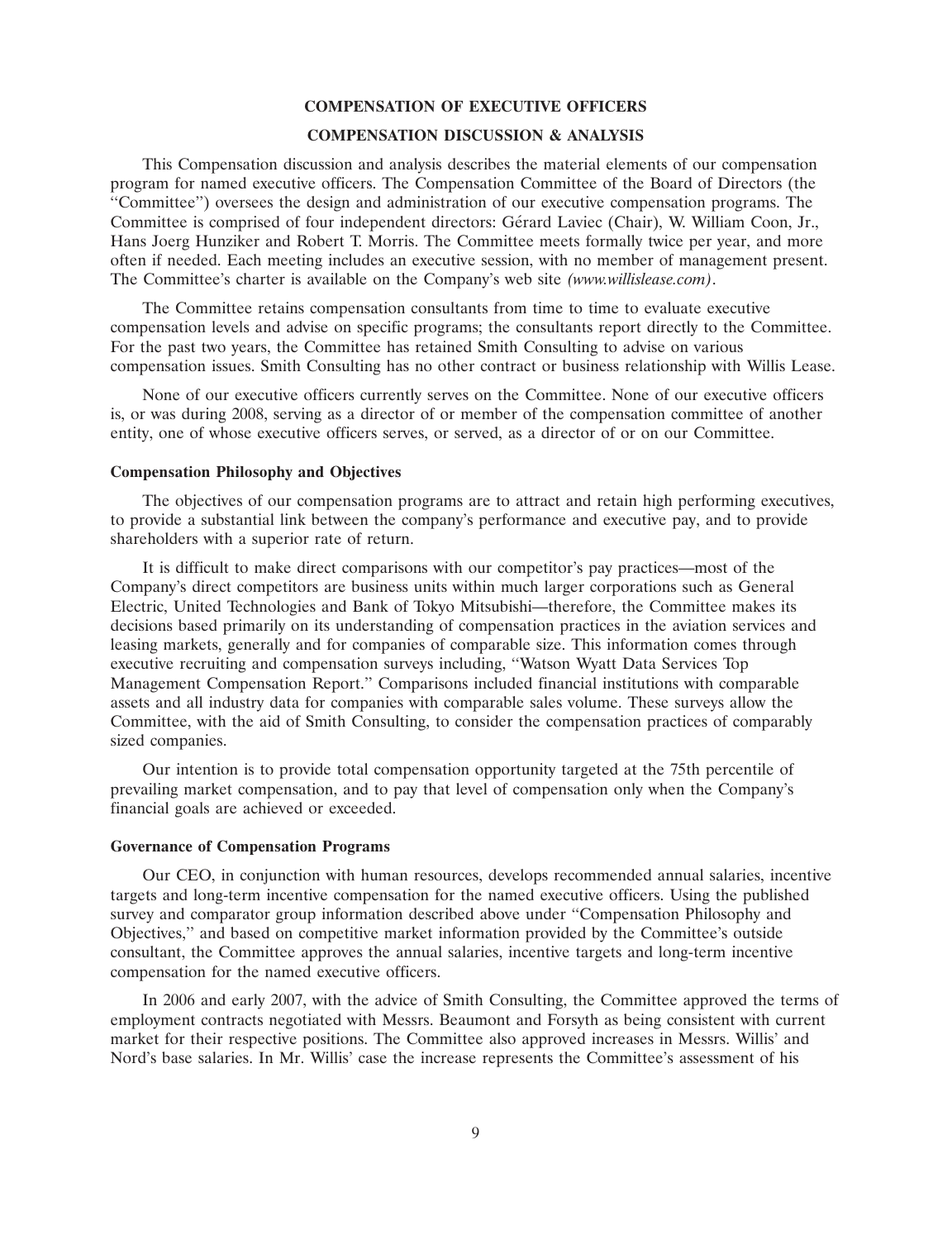performance and input from its consultant. In Mr. Nord's case the Committee considered Mr. Willis' recommendation and input from its consultant and increased his compensation over a two-year period because it believed that it was out of step with the market. Effective January 1, 2008 the Committee increased Mr. Willis' and Mr. Forsyth's base salary. On December 16, 2008 the Committee approved a revised Employment Agreement for Mr. Willis which superseded his previous agreement entered into in 2000.

#### **Elements of Compensation**

Components of the total executive compensation package include:

**Base Salary:** Each officer's base salary is set on the basis of the Committee's assessment of salary levels in effect for comparable positions in the labor market, the officer's personal performance, and internal comparability considerations. The weight given these factors may vary from individual to individual. Base salaries are reviewed annually, and adjustments are made in accordance with the factors described above.

**Annual Incentive Compensation:** The Committee has established an annual incentive program designed to reward both the achievement of specific financial goals and individual performance. Executives participate in a company-wide bonus plan with each employee participant having an individual target bonus based on a percentage of base salary. The bonus plan rewards the achievement of a financial goal set by the Board on an annual basis. A ''bonus pool'' is determined in the annual budgeting process which will be funded if we achieve the financial goal.

In 2008 the bonus plan provided for a bonus pool based on the achievement of a return on common equity goal established by the Board. If the pre-established goal is achieved the bonus pool will be fully funded and all employees, including the executives, will receive essentially 100% of their target bonuses which range from 100% (in the case of the CEO) to 50% of base salary. If return on common equity is less than the pre-established goal the bonus pool is correspondingly reduced. If net income is less than 80% of this goal the bonus pool is eliminated and no bonuses are paid. Similarly, if the results exceed the goal, 20% of the profits in excess of the goal is added to the bonus pool to be distributed to all employees participating in the Company-wide plan.

**Long-term Incentive Compensation:** To reward executives for the long term growth in the value of the Company's shares, the Committee also makes annual long-term incentive grants.

Prior to June 2006, stock options (non-qualified and incentive stock options) were the primary form of long-term incentives for our executives. Because the 1996 Stock Option Plan expired in June 2006, no option grants were made after that date. The stockholders approved the 2007 Incentive Stock Plan ("2007 Plan") at the 2007 Annual Meeting of Stockholders. Under the 2007 Plan, these awards may take the form of stock options, restricted stock, stock appreciation rights, or long-term cash incentives. The intent is to model awards under this program to provide potential gains that are competitive with those offered in comparable companies. The current expectation is that restricted stock awards will be the primary form of long term incentives for our executives.

**Employee Stock Purchase Plan:** With the exception of the CEO, whose ownership level precludes his participation under IRS regulations, our named executive officers, as well as all other eligible employees, may purchase Company shares at a discount under the Employee Stock Purchase Plan.

Under the 1996 Employee Stock Purchase Plan (the ''Purchase Plan'') 175,000 shares of common stock have been reserved for issuance. Participants may purchase not more than 1,000 shares or \$25,000 of common stock in any one calendar year. Each January 31 and July 31, shares of common stock are purchased with the employees' payroll deductions from the immediately preceding six months at a price per share of 85% of the lesser of the market price of the common stock on the purchase date or the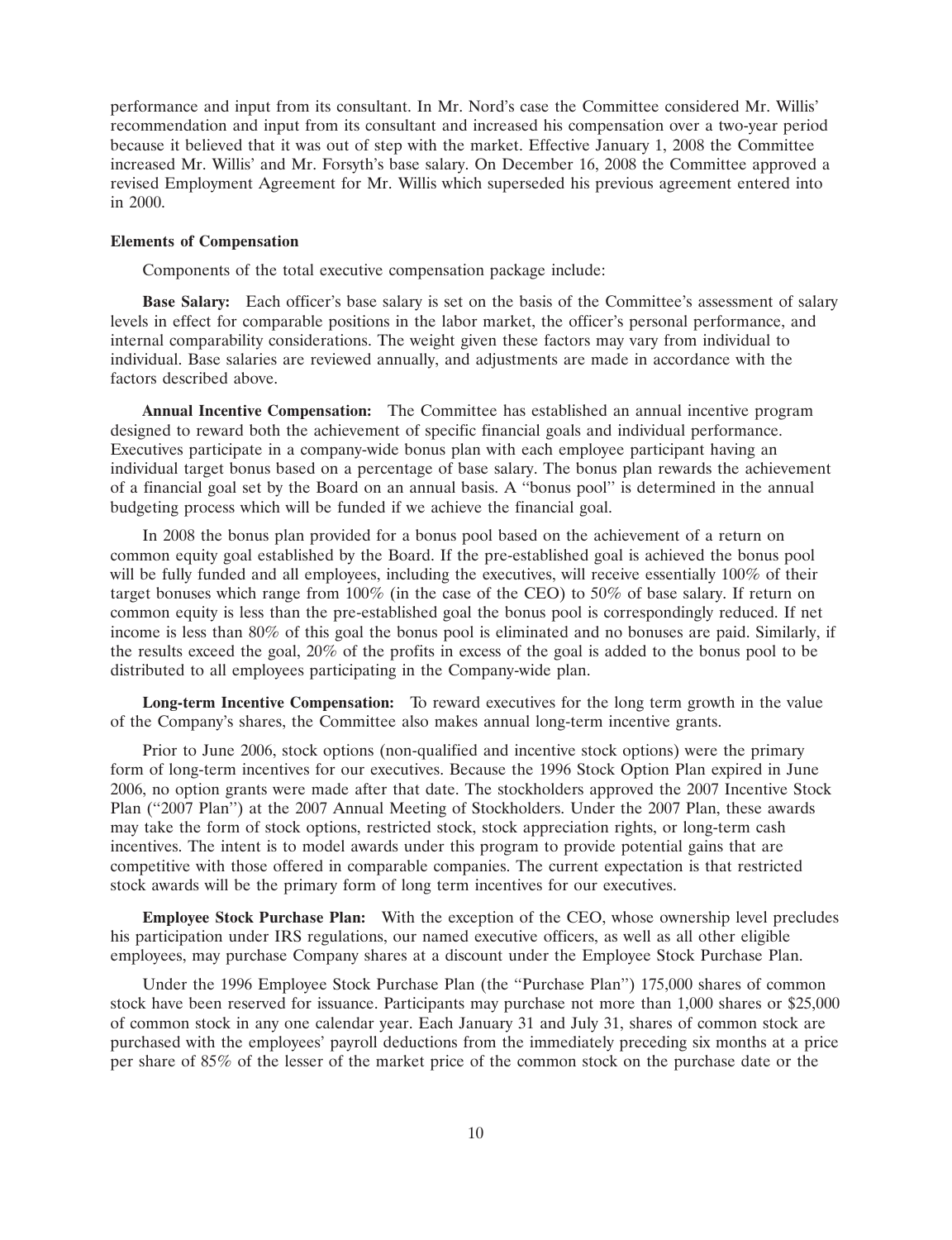market price of the common stock on the date of entry into an offering period. The weighted average per share fair value of the employee's purchase rights under the Purchase Plan for the rights granted in 2008 was \$2.77.

#### **Executive Stock Ownership**

While the Company promotes share ownership by its executives, and encourages them to acquire shares through the Employee Stock Purchase Plan (in which all eligible executives participate) and long-term stock incentives in the form of restricted stock and stock options, there are currently no specific guidelines for executive stock ownership.

#### **Deferred Compensation**

We maintained a Deferred Compensation Plan through September 19, 2007. That Plan permitted participating executives to defer payment of up to 80% of their base salaries and/or part or all of their bonuses. Mr. Willis was the only executive who elected to participate in the Deferred Compensation Plan. In 2006 he terminated his participation and in early 2007 withdrew the balance of his previous deferred compensation. As a result he has no accumulated deferrals. Because of the lack of utilization of the plan, it was terminated by the Board on September 19, 2007.

#### **Severance Payments**

As described in detail below, employment contracts for Messrs. Willis, Forsyth, Nunemaker and Nord specify certain severance benefits to be paid in the event of an involuntary termination or termination after a change of control. Consistent with our compensation philosophy, the Committee believes that the interests of stockholders are best served if the interests of senior management are aligned with those of the stockholders. To this end, we provide enhanced change of control severance benefits to certain of our executive officers to reduce any reluctance of the executive officers to pursue or support potential change in control transactions that would be beneficial to our stockholders. The agreement to pay such severance resulted from negotiations of employment terms with our named executive officers. For further details, please refer to the section ''Termination and Change in Control Payments'' elsewhere in this proxy statement.

The following table sets forth certain information with respect to the compensation of our Chief Executive Officer, Chief Financial Officer, the three most highly compensated executive officers other than the CEO and CFO and one individual for whom information would have been provided but for the fact that he was not serving as an executive officer at the end of the year, based on total compensation for their services with us in all capacities.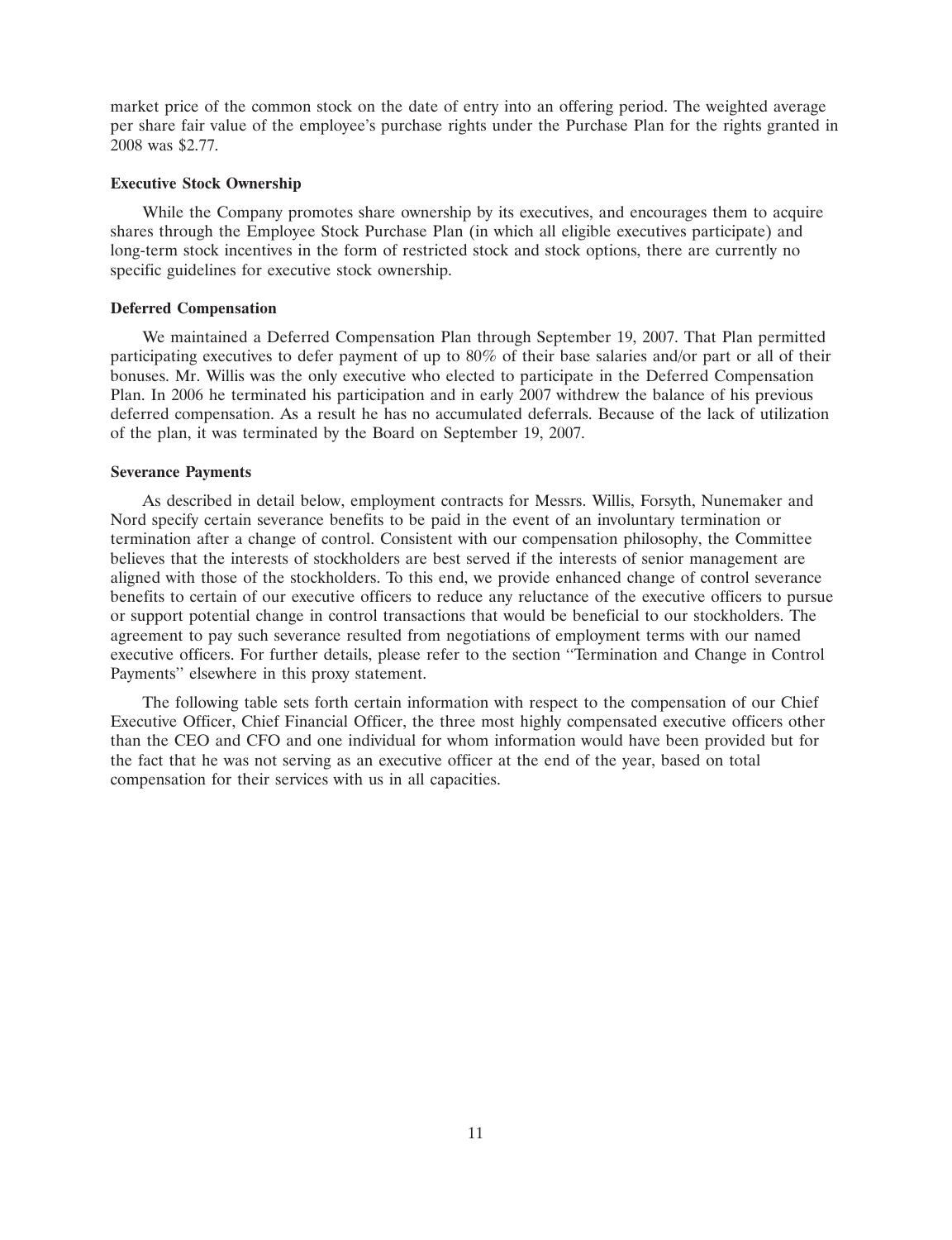# **SUMMARY COMPENSATION TABLE**

| <b>Name and Principal</b><br><b>Position</b><br>(a) | Year<br>(b) | $(\$)$<br>(c)                                | $(\$)$<br>(d)                                        | <b>Stock</b><br><b>Salary Bonus Awards</b><br>$($ \$ $)(1)$<br>(e) | Option<br><b>Grants</b><br>$($)$<br>(f) | <b>Non-Equity</b><br><b>Incentive</b><br>Plan<br>Compensation<br>$($ \$ $)(3)$<br>(g) | Change in<br><b>Pension Value</b><br>and<br><b>Nonqualified</b><br><b>Deferred</b><br>Compensation<br><b>Earnings</b><br>$(\$)$<br>(h) | <b>All Other</b><br>Compensation<br>$($ \$ $)(4)$<br>(i) | <b>Total</b><br>$(\$)$<br>(j)       |
|-----------------------------------------------------|-------------|----------------------------------------------|------------------------------------------------------|--------------------------------------------------------------------|-----------------------------------------|---------------------------------------------------------------------------------------|----------------------------------------------------------------------------------------------------------------------------------------|----------------------------------------------------------|-------------------------------------|
| Charles F. Willis, IV<br>PRES., CEO                 |             | 2006 618,125<br>2007 650,000<br>2008 682,500 | $\overline{\phantom{0}}$                             | 88,559<br>565,000                                                  |                                         | 584,391<br>920,527<br>1,275,475                                                       | 200,379                                                                                                                                | 38,011(5)<br>53,486(5)<br>113,439(5)                     | 1,240,527<br>1,912,951<br>2,636,414 |
| Bradley S. Forsyth<br>SVP, CFO                      | 2006        | 2007 230,000<br>2008 260,000                 | $\overbrace{\phantom{aaaaa}}$                        | 20.891<br>147,733                                                  | 45,200(2)                               | 245,435<br>291,537                                                                    |                                                                                                                                        | 57,966(6)<br>8,002                                       | 554,292<br>752,472                  |
| Donald A. Nunemaker.<br>EVP, GM-Leasing             |             | 2006 297,275<br>2007 297,275<br>2008 297,275 | $\hspace{0.05cm}$                                    | 13,511<br>100,788                                                  |                                         | 238,894<br>210,500<br>277,778                                                         |                                                                                                                                        | 19,423<br>24,287(5)<br>21,991(5)                         | 555,592<br>545,573<br>697,832       |
| Thomas C. Nord $\ldots$ .<br>SVP, GC, Sec.          |             | 2006 237,040<br>2007 265,000<br>2008 290,000 |                                                      | 26,341<br>158,487                                                  |                                         | 113,914<br>187,646<br>270,980                                                         |                                                                                                                                        | 12,850<br>13,527<br>14,164                               | 363,804<br>492,514<br>733,631       |
| Judith M. Webber<br>SVP, Technical Svcs.            |             | 2006 168,050<br>2007 173,537<br>2008 190,000 | $\hspace{0.05cm}$                                    | 7,632<br>50,054                                                    |                                         | 47,664<br>88,729<br>106,523                                                           |                                                                                                                                        | 9,810<br>10,972<br>10,972                                | 225,524<br>280,870<br>357,549       |
| Lee G. Beaumont $\ldots$ .<br>EVP. COO              |             | 2006 182,474<br>2007 360,000<br>2008 297,050 | $\overline{\phantom{0}}$<br>$\overline{\phantom{m}}$ | 76,320                                                             | 27,340 241,500(2)                       | 150,580<br>433,355                                                                    |                                                                                                                                        | 35,284(7)<br>27,762(5)<br>775,543(5)(8) 1,148,913        | 368,338<br>1,089,957                |

(1) The amounts in this column represent the dollar amount recognized for financial statement reporting purposes with respect to the fiscal year in accordance with SFAS 123(R). These amounts may reflect options and awards granted in years prior to 2008.

(2) Payment under Stock Appreciation Right.

(3) Reflects cash bonuses paid to our named executive officers pursuant to the annual incentive program. For a description of the program, see ''Compensation of Executive Officers—Compensation Discussion & Analysis—Elements of Compensation—Annual Incentive Compensation'' elsewhere in this proxy statement.

(4) Unless otherwise noted, amounts shown represent the following payments made on behalf of the officers: a 401(k) matching contribution, life insurance premium, and perquisites (if applicable).

(5) As part of an employment agreement executed in 2008, Mr. Willis is provided a company car, three club memberships to facilitate his role as a Company representative in the community, and financial, tax and estate planning services with a maximum value of \$30,000 per year. The amount of perquisites for Mr. Willis,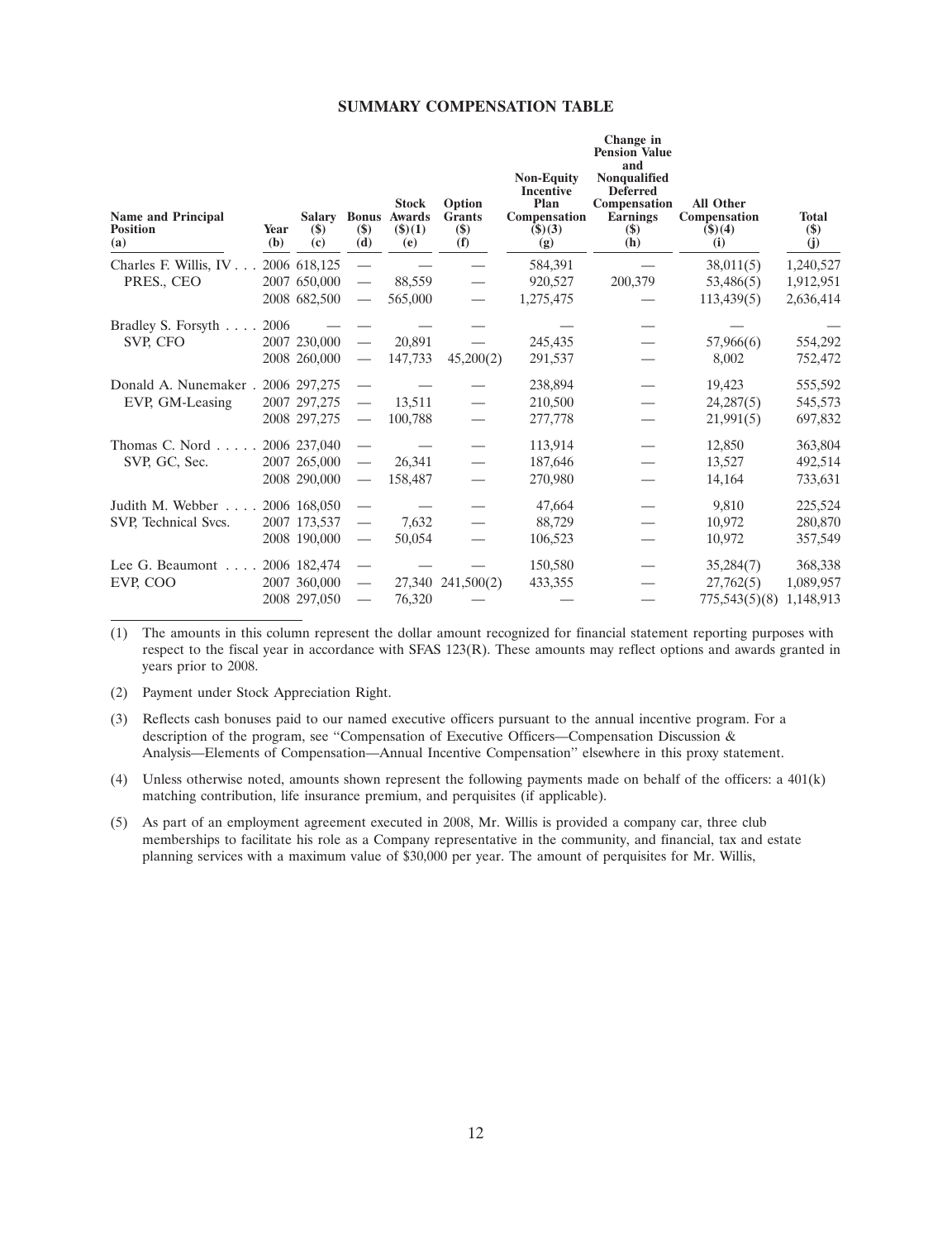| Mr. Nunemaker and Mr. Beaumont are included because the aggregate amount, in each case, exceeds \$10,000. The |  |  |  |  |  |  |  |
|---------------------------------------------------------------------------------------------------------------|--|--|--|--|--|--|--|
| perquisites are valued as follows:                                                                            |  |  |  |  |  |  |  |

|                                                                          |      |                           | <b>Perquisites</b> |                         |
|--------------------------------------------------------------------------|------|---------------------------|--------------------|-------------------------|
|                                                                          |      | <b>Financial Planning</b> | <b>Company Car</b> | <b>Club Memberships</b> |
| Charles F. Willis, $IV \ldots \ldots \ldots \ldots \ldots \ldots \ldots$ | 2006 | \$15,000                  | \$ 3,239           | \$6,840                 |
|                                                                          | 2007 | 15,000                    | 17,886             | 7,254                   |
|                                                                          | 2008 | 30,000                    | 11,458             | 7,093                   |
|                                                                          | 2006 |                           |                    |                         |
|                                                                          | 2007 |                           | 12,079             |                         |
|                                                                          | 2008 |                           | 9.783              |                         |
|                                                                          | 2006 |                           |                    |                         |
|                                                                          | 2007 |                           | 18,452             |                         |
|                                                                          | 2008 |                           | 12,305             |                         |

(6) Includes relocation reimbursement in the amount of \$50,000 to assist with relocation to the Company's headquarters.

(7) Includes relocation reimbursement in the amount of \$35,000 to assist with relocation to the Company's headquarters.

(8) Includes \$754,000 under Mr. Beaumont's Employment Agreement for severance and payment in lieu of notice.

The following table sets forth certain information with respect to the grant of non-equity incentive plan awards under our Annual Incentive Program. As described above, we did not grant any equity awards in 2006.

|                            |                      | <b>Estimated Future Payouts</b><br><b>Estimated Future Payouts</b><br><b>Under Non-Equity Incentive</b><br><b>Under Equity Incentive</b><br>Plan $Awards(1)$<br><b>Plan Awards</b> |                                     |                                      |                                 |             |                               |                                     | <b>All Other</b><br>Option<br><b>Awards</b><br><b>Securities</b><br>Underlying | <b>Exercise</b><br>or Base<br>Price of<br>Option                           | <b>Grant Date</b><br><b>Fair Value</b><br>of Stock<br>and<br>Option |
|----------------------------|----------------------|------------------------------------------------------------------------------------------------------------------------------------------------------------------------------------|-------------------------------------|--------------------------------------|---------------------------------|-------------|-------------------------------|-------------------------------------|--------------------------------------------------------------------------------|----------------------------------------------------------------------------|---------------------------------------------------------------------|
| Name<br>(a)                | Grant<br>Date<br>(b) | <b>Threshold</b><br>$($)$<br>(c)                                                                                                                                                   | <b>Target</b><br><b>(\$)</b><br>(d) | <b>Maximum</b><br><b>(\$)</b><br>(e) | <b>Threshold</b><br>(# )<br>(f) | (# )<br>(g) | Target Maximum<br>(# )<br>(h) | of Stock<br>or Units<br>(# )<br>(i) | <b>Options</b><br>(# )<br>(i)                                                  | Awards<br>$(\frac{\mathcal{S}}{\mathbf{S}})$<br>$\left( \mathbf{k}\right)$ | <b>Awards</b><br>$($ \$ $)(2)$<br>$\mathbf{I}$                      |
| Charles F. Willis, IV      | 2006                 |                                                                                                                                                                                    | 618,125                             |                                      |                                 |             |                               |                                     |                                                                                |                                                                            |                                                                     |
| PRES., CEO                 | 2007                 |                                                                                                                                                                                    | 650,000                             |                                      |                                 |             |                               | 91,848                              |                                                                                |                                                                            | 88,559                                                              |
|                            | 2008                 |                                                                                                                                                                                    | 682,500                             |                                      |                                 |             |                               | 192,670                             |                                                                                |                                                                            | 565,000                                                             |
| Bradley S. Forsyth         | 2006                 |                                                                                                                                                                                    |                                     |                                      |                                 |             |                               |                                     |                                                                                |                                                                            |                                                                     |
| SVP, CFO                   | 2007                 |                                                                                                                                                                                    | 138,000                             |                                      |                                 |             |                               | 21,667                              |                                                                                |                                                                            | 20,891                                                              |
|                            | 2008                 |                                                                                                                                                                                    | 156,000                             |                                      |                                 |             |                               | 63,645                              |                                                                                |                                                                            | 147,733                                                             |
| Donald A. Nunemaker.       | 2006                 | $\overbrace{\phantom{1232211}}$                                                                                                                                                    | 252,684                             |                                      |                                 |             |                               |                                     |                                                                                |                                                                            |                                                                     |
| EVP, GM-Leasing            | 2007                 | $\overbrace{\phantom{1232211}}$                                                                                                                                                    | 148,637                             | $\overline{\phantom{0}}$             |                                 |             | $\overline{\phantom{0}}$      | 14,013                              |                                                                                |                                                                            | 13,511                                                              |
|                            | 2008                 |                                                                                                                                                                                    | 148,638                             |                                      |                                 |             |                               | 51,697                              |                                                                                |                                                                            | 100,788                                                             |
| Thomas C. Nord $\ldots$ .  | 2006                 | $\overbrace{\phantom{1232211}}$                                                                                                                                                    | 118,520                             | $\overline{\phantom{0}}$             |                                 |             |                               |                                     |                                                                                |                                                                            |                                                                     |
| SVP, GC, SEC.              | 2007                 |                                                                                                                                                                                    | 132,500                             |                                      |                                 |             |                               | 27,319                              |                                                                                |                                                                            | 26,341                                                              |
|                            | 2008                 |                                                                                                                                                                                    | 145,000                             |                                      |                                 |             |                               | 53,923                              |                                                                                |                                                                            | 158,487                                                             |
| Judith M. Webber           | 2006                 |                                                                                                                                                                                    | 50,415                              |                                      |                                 |             |                               |                                     |                                                                                |                                                                            |                                                                     |
| SVP, Technical Svcs.       | 2007                 |                                                                                                                                                                                    | 52,061                              |                                      |                                 |             |                               | 7,915                               |                                                                                |                                                                            | 7,632                                                               |
|                            | 2008                 |                                                                                                                                                                                    | 57,000                              |                                      |                                 |             |                               | 23,838                              |                                                                                |                                                                            | 50,054                                                              |
| Lee G. Beaumont $\ldots$ . | 2006                 |                                                                                                                                                                                    | 156,800                             |                                      |                                 |             |                               |                                     |                                                                                |                                                                            |                                                                     |
| EVP, COO                   | 2007                 | $\qquad \qquad$                                                                                                                                                                    | 297,500                             | $\overline{\phantom{0}}$             |                                 |             |                               | 28,355                              |                                                                                |                                                                            | 27,340                                                              |
|                            | 2008                 |                                                                                                                                                                                    |                                     |                                      |                                 |             |                               |                                     |                                                                                |                                                                            | 76,320                                                              |

# **GRANTS OF PLAN-BASED AWARDS For Fiscal Years Ended 2006, 2007 and 2008**

(1) Reflects awards from the 2006, 2007 and 2008 annual incentive programs.

(2) The amounts in this column represent the dollar amount recognized for financial statement reporting purposes with respect to the fiscal year in accordance with SFAS 123(R).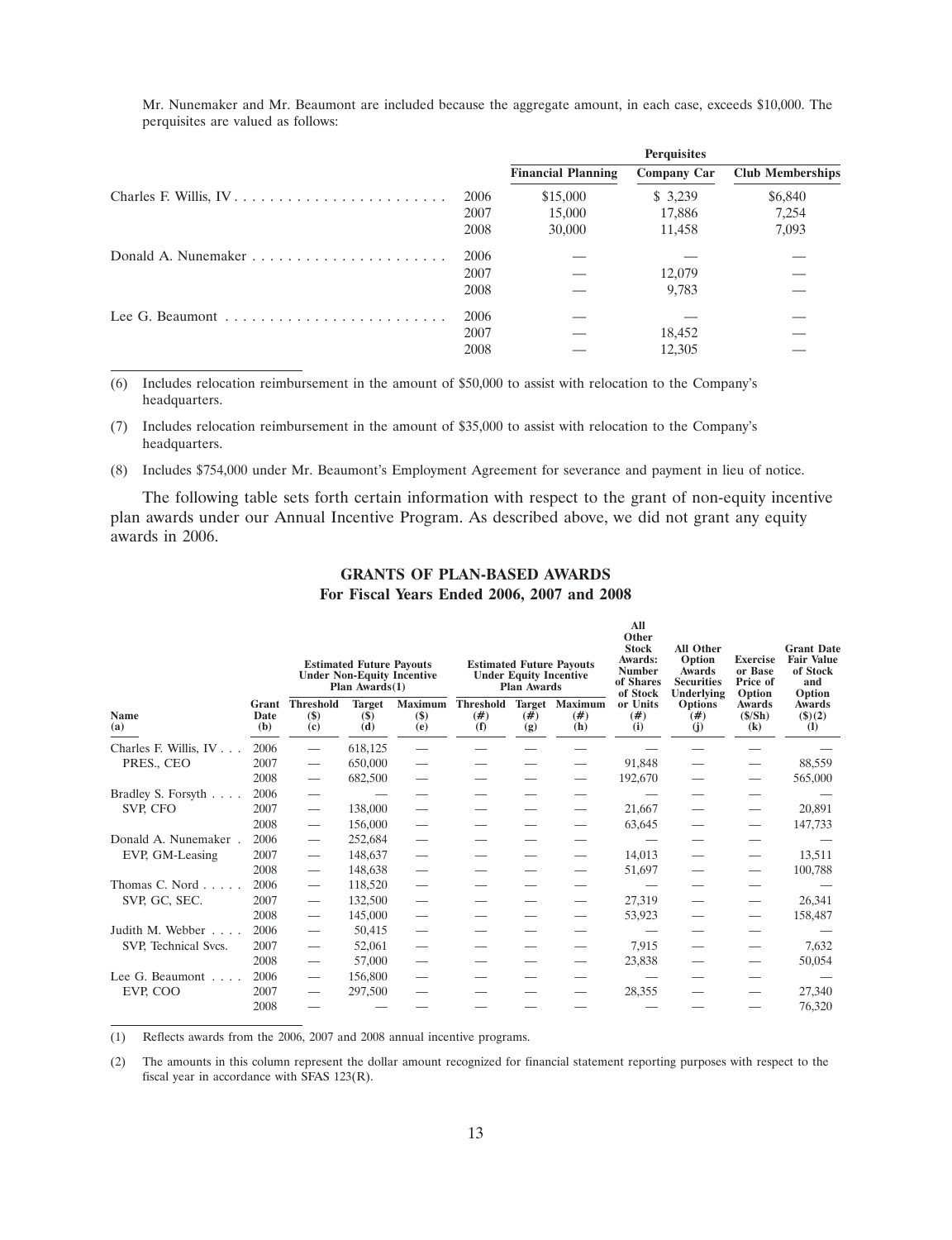The following table sets forth certain information with respect to the outstanding equity awards held by the named executive officers at the end of 2008.

|                                          |                                                                                                                      |                                                                                                                                            | <b>Option Awards</b>                                                                                                                                     |                                                                                                 |                                                                                                                                           | <b>Stock Awards</b>                                                                                              |                                                                                                                                     |                                                                                                                                                                                                            |                                                                                                                                                                                                                        |  |  |  |
|------------------------------------------|----------------------------------------------------------------------------------------------------------------------|--------------------------------------------------------------------------------------------------------------------------------------------|----------------------------------------------------------------------------------------------------------------------------------------------------------|-------------------------------------------------------------------------------------------------|-------------------------------------------------------------------------------------------------------------------------------------------|------------------------------------------------------------------------------------------------------------------|-------------------------------------------------------------------------------------------------------------------------------------|------------------------------------------------------------------------------------------------------------------------------------------------------------------------------------------------------------|------------------------------------------------------------------------------------------------------------------------------------------------------------------------------------------------------------------------|--|--|--|
| Name<br>(a)                              | Number of<br><b>Securities</b><br>Underlying<br><b>Unexercised</b><br><b>Options</b><br>#)<br>(b)                    | Number of<br><b>Securities</b><br><b>Underlying</b><br>Unexercised<br><b>Options</b><br>(# )<br><b>Exercisable Unexercisable</b><br>(c)(1) | Equity<br>Incentive<br>Plan<br>Awards:<br>Number of<br><b>Securities</b><br>Underlying<br>Unexercised<br><b>Unearned</b><br><b>Options</b><br>(#)<br>(d) | Option<br>Price (\$)<br>(e)                                                                     | Option<br><b>Exercise Expiration</b><br>Date<br>(f)                                                                                       | <b>Number</b><br>of Shares<br>or Units<br>of Stock<br><b>That</b><br><b>Have Not</b><br>Vested<br>(# )<br>(g)(2) | <b>Market</b><br><b>Value</b><br>of Shares<br>or<br>Units of<br><b>Stock</b><br><b>That Have</b><br><b>Not</b><br>Vested(\$)<br>(h) | <b>Equity</b><br>Incentive<br>Plan<br>Awards:<br><b>Number</b><br>of<br><b>Unearned</b><br>Shares.<br>Units or<br>Other<br><b>Rights</b><br><b>That</b><br><b>Have Not</b><br><b>Vested</b><br>(# )<br>(i) | <b>Equity</b><br>Incentive<br>Plan<br>Awards:<br>Market or<br>Payout<br>Value of<br>Unearned<br>Shares.<br>Units or<br>Other<br><b>Rights</b><br><b>That</b><br><b>Have Not</b><br><b>Vested</b><br><b>(\$)</b><br>(j) |  |  |  |
| Charles F. Willis, IV<br>PRES, CEO       | 44,250<br>127,954<br>36,614<br>150,000<br>140,000<br>66,942<br>565,760                                               | 14,750<br>14,750                                                                                                                           |                                                                                                                                                          | 9.20<br>5.01<br>4.68<br>5.40<br>10.00<br>5.50<br>6.71                                           | 8/5/2015<br>3/3/2013<br>5/8/2012<br>10/12/2011<br>2/27/2011<br>10/13/2010                                                                 | 261,556<br>261,556                                                                                               | \$2,424,624                                                                                                                         |                                                                                                                                                                                                            |                                                                                                                                                                                                                        |  |  |  |
| Bradley S. Forsyth<br>SVP, CFO           |                                                                                                                      |                                                                                                                                            |                                                                                                                                                          |                                                                                                 |                                                                                                                                           | 79,895<br>79,895                                                                                                 | S.<br>740,627                                                                                                                       |                                                                                                                                                                                                            |                                                                                                                                                                                                                        |  |  |  |
| Donald A. Nunemaker<br>EVP, GM-Leasing   | 21,000<br>14,560<br>35,440<br>26,106<br>50,544<br>31,713<br>18,287<br>56,000<br>37,500<br>24,107<br>5,893<br>321,150 | 7,000<br>7,000                                                                                                                             |                                                                                                                                                          | 9.20<br>5.01<br>5.01<br>4.68<br>4.68<br>5.40<br>5.40<br>10.00<br>5.50<br>15.56<br>15.56<br>7.18 | 8/5/2015<br>3/3/2013<br>3/3/2013<br>5/8/2012<br>5/8/2012<br>10/12/2011<br>10/12/2011<br>2/27/2011<br>10/13/2010<br>4/22/2009<br>4/22/2009 | 62,206<br>62,206                                                                                                 | \$ 576,650                                                                                                                          |                                                                                                                                                                                                            |                                                                                                                                                                                                                        |  |  |  |
| Thomas C. Nord<br>SVP, GC, SEC.          | 16,500<br>30,000<br>46,500                                                                                           | 5,500<br>5,500                                                                                                                             |                                                                                                                                                          | 9.20<br>5.07<br>6.54                                                                            | 8/5/2015<br>8/7/2013                                                                                                                      | 74,412<br>74,412                                                                                                 | 689,799<br>\$                                                                                                                       |                                                                                                                                                                                                            |                                                                                                                                                                                                                        |  |  |  |
| Judith M. Webber<br>SVP, Technical Svcs. | 11,250<br>15,000<br>15,000<br>5,000<br>46,250                                                                        | 3,750<br>3,750                                                                                                                             |                                                                                                                                                          | 9.20<br>5.40<br>5.50<br>15.56<br>7.46                                                           | 8/5/2015<br>10/12/2011<br>10/13/2010<br>4/22/2009                                                                                         | 29,774<br>29,774                                                                                                 | \$ 276,004                                                                                                                          |                                                                                                                                                                                                            |                                                                                                                                                                                                                        |  |  |  |

# **OUTSTANDING EQUITY AWARDS AT FISCAL 2008 YEAR-END**

(1) Options vest in four equal annual installments on each anniversary of the grant date.

(2) Shares of restricted stock vest in four or five equal annual installments on each anniversary of the grant date.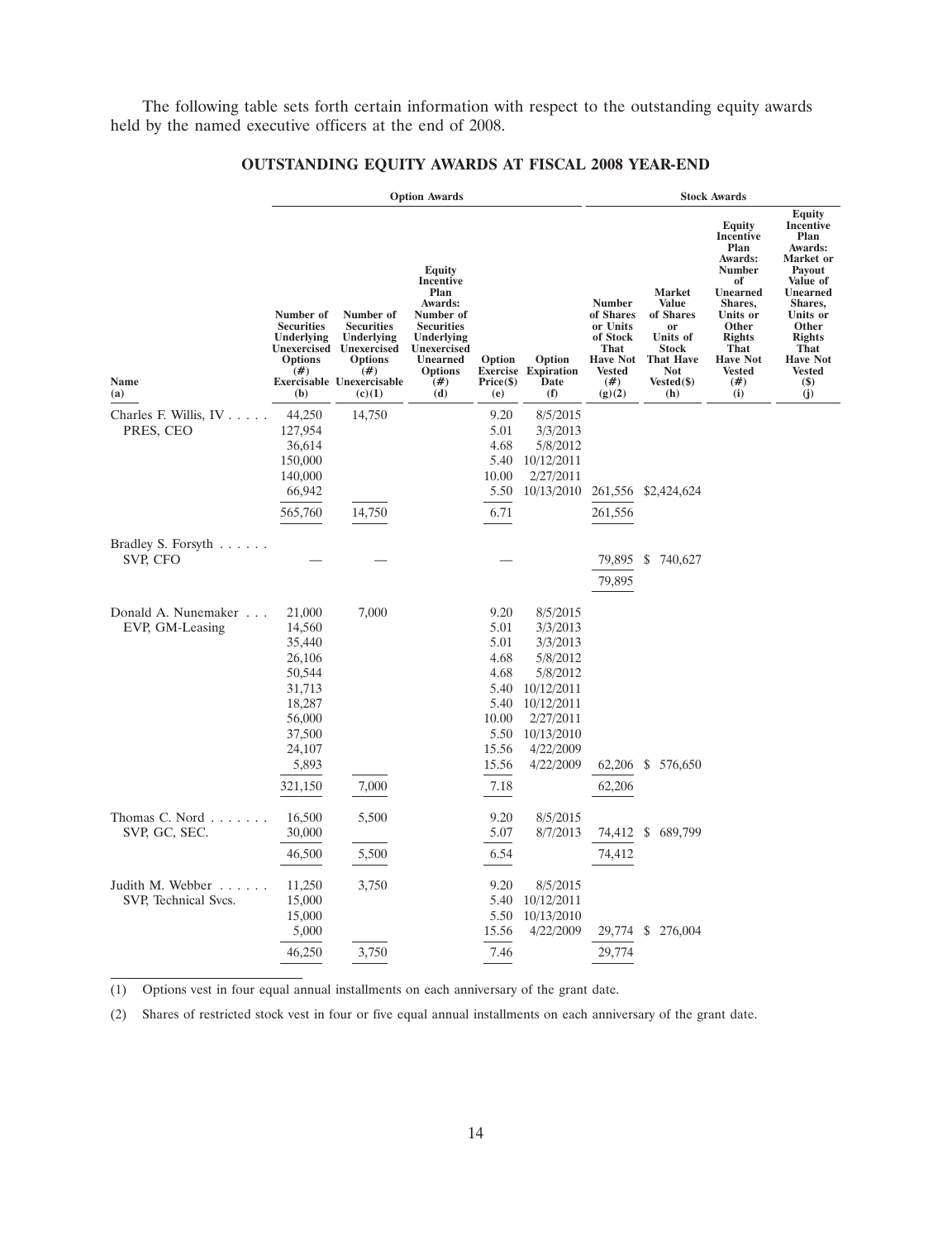The following table sets forth certain information with respect to options exercised by the named executive officer and stock that vested during fiscal year 2008.

|                                                            |                                                                               | <b>Option Awards</b>                                        | <b>Stock Awards</b>                                                           |                                                                           |  |  |
|------------------------------------------------------------|-------------------------------------------------------------------------------|-------------------------------------------------------------|-------------------------------------------------------------------------------|---------------------------------------------------------------------------|--|--|
| <b>Name of Executive Officer</b><br>(a)                    | <b>Number of Shares</b><br><b>Acquired on</b><br><b>Exercise</b><br>#)<br>(b) | <b>Value Realized on</b><br><b>Exercise</b><br>$($)$<br>(c) | <b>Number of Shares</b><br><b>Acquired on</b><br><b>Vesting</b><br>(#)<br>(d) | <b>Value Realized</b><br>on Vesting<br>$\left( \mathbf{\$}\right)$<br>(e) |  |  |
| Charles F. Willis, $IV \ldots \ldots \ldots$<br>PRES., CEO | 22,046                                                                        | \$159,393                                                   | 22,962                                                                        | \$256,486                                                                 |  |  |
| Bradley S. Forsyth<br>SVP, CFO                             |                                                                               |                                                             | 5,417                                                                         | \$60,508                                                                  |  |  |
| Donald A. Nunemaker<br>EVP, GM-Leasing                     | 22,500                                                                        | \$173,031                                                   | 3,504                                                                         | \$39,140                                                                  |  |  |
| Thomas C. Nord<br>SVP, GC, SEC.                            |                                                                               |                                                             | 6,830                                                                         | \$76,291                                                                  |  |  |
| Judith M. Webber<br>SVP, Technical Svcs                    | 14.906                                                                        | \$113,645                                                   | 1,979                                                                         | \$22,105                                                                  |  |  |
| Lee G. Beaumont<br>EVP, COO                                |                                                                               |                                                             | 7,089                                                                         | \$79,184                                                                  |  |  |

# **OPTION EXERCISES AND STOCK VESTED For Fiscal Year Ended 2008**

We do not offer pension benefits and have, therefore, omitted the Pension Benefits table.

# **Termination and Change in Control Payments**

Employment contracts for Messrs. Willis, Forsyth, Nunemaker and Nord specify certain severance benefits to be paid in the event of an involuntary termination or a change of control.

The maximum of these benefits, payable to Mr. Willis, would represent three times his base salary and the average annual incentives he earned during the three years prior to his termination, plus payment of unvested annual incentives due during the year of termination, distribution of unpaid deferred compensation, immediate vesting of all stock options and restricted stock, and continued coverage for three years under the Company's employee group benefit plans.

The maximum of these benefits, payable to Mr. Forsyth, would represent one year of his base salary for termination without cause or 18 months salary upon a change of control, plus, in case of a change in control, the average annual incentives he earned during two years prior to his termination, plus payment of unvested annual incentives due during the year of termination. In addition immediate vesting of all stock options and restricted stock scheduled to vest during the two years following the termination date, and continued coverage for one year under the Company's employee group benefit plans.

The maximum of these benefits payable to Mr. Nunemaker would represent one year of his base salary for termination without cause or 18 months salary upon a change in control, plus, in case of a change in control, the average annual incentive he earned during the two years prior to his termination or one and one half times the average annual incentives earned during the two years prior to his termination upon a change of control, plus a prorated portion of his annual incentives due during the year of termination. In addition immediate vesting of all stock options and restricted stock, and continued coverage for one year under the Company's employee group benefit plans or 18 months if a change of control.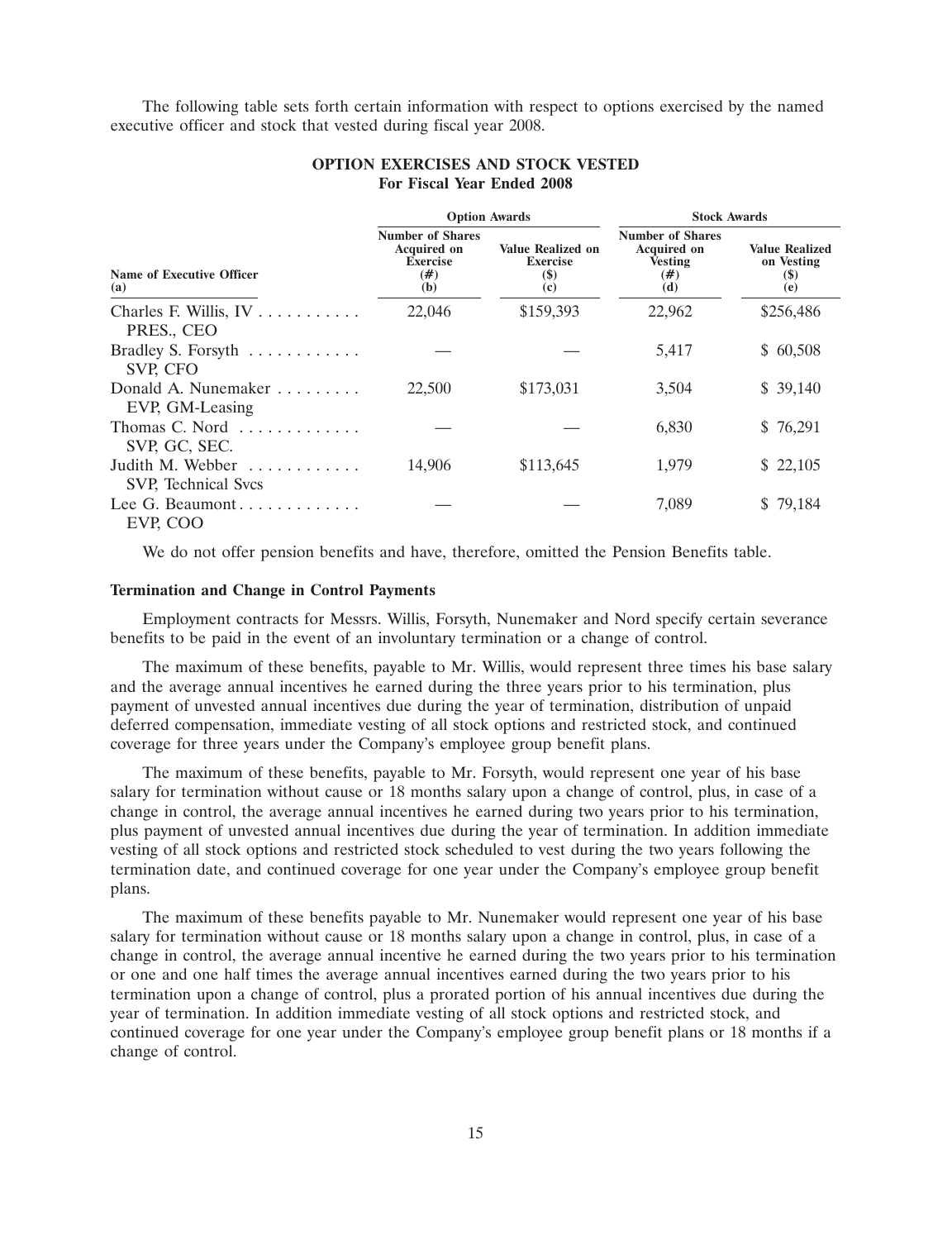The maximum of these benefits, payable to Mr. Nord, would represent six months of his base salary for termination without cause or one year's salary upon a change in control, plus, in case of a change in control, the average annual incentive he earned during the two years prior to his termination, plus payment of annual incentives due during the year of termination. In addition immediate vesting of all stock options and restricted stock scheduled to vest during the two years following the termination date, and continued coverage for six months under the Company's employee group benefit plans.

However, if any of these payments or benefits would constitute a ''parachute payment'' within the meaning of Section 280G of the Internal Revenue Code of 1986 (the ''Code''), as amended, and would be subject to the Excise Tax imposed by Section 4999 of the Code, the contract stipulates that payments to Messrs. Willis, Forsyth, Nunemaker and Nord will be reduced to an amount equal to the larger of the amount the executive would receive if their payment were reduced to a level that would not trigger the ''parachute payment'' excise tax, or the full payment subject to the excise tax.

If a named executive officer ceases to be employed by us because of his resignation or retirement, no severance payments are owed by us.

The following table shows potential payments to our named executive officers under existing contracts for termination without cause or in connection with a change in control in each case, on December 31, 2008.

|                                                                                                            |                    | <b>Willis</b> |                    | Forsyth | <b>Nunemaker</b> |               |                                        | <b>Nord</b>   |             |                    |           |
|------------------------------------------------------------------------------------------------------------|--------------------|---------------|--------------------|---------|------------------|---------------|----------------------------------------|---------------|-------------|--------------------|-----------|
|                                                                                                            | <b>Termination</b> | Change        | <b>Termination</b> |         | <b>Change</b>    |               | <b>Termination</b>                     |               | Change      | <b>Termination</b> | Change    |
| Severance payment.                                                                                         | \$2,047,500        | 2,047,500     | <sup>\$</sup>      | 260,000 | \$<br>390,000    | <sup>\$</sup> | 297,275                                | <sup>\$</sup> | 445,913     | \$145,000          | \$290,000 |
| In lieu of notice $\ldots$                                                                                 | 682,500            | 682,500       |                    | 260,000 | 260,000          |               | 148,638                                |               | 148,638     | 145,000            | 145,000   |
| Annual incentives<br><b>Accrued Vacation</b>                                                               | 3,149,375          | 3,149,375     |                    | 536,973 | 536,973          |               | 502,475                                |               | 614,824     | 421,760            | 421,760   |
| and Sick Pay                                                                                               | 105,000            | 105,000       |                    | 28,520  | 28,520           |               | 28,585                                 |               | 28,585      | 44,615             | 44,615    |
| Continued Coverage<br>under all group                                                                      |                    |               |                    |         |                  |               |                                        |               |             |                    |           |
| plans $\ldots \ldots \ldots$                                                                               | 78,049             | 78,049        |                    | 15,750  | 23,625           |               | 31,907                                 |               | 47,860      | 6,590              | 13,179    |
| Club Memberships.<br>Financial/Tax/Estate                                                                  | 21,780             | 21,780        |                    |         |                  |               |                                        |               |             |                    |           |
| Planning $\ldots \ldots$                                                                                   | 90,000             | 90,000        |                    |         |                  |               | 5,000                                  |               | 5,000       |                    |           |
| <b>Total Severance</b><br>Payment                                                                          | \$6,174,204        | \$6,174,204   |                    |         |                  |               | $$1,101,243$ $$1,239,118$ $$1,013,880$ |               | \$1,290,820 | \$762,965          | \$914,554 |
| <b>Immediate Vesting</b><br>of unexercisable<br>stock options/<br>Awards (number<br>of options/<br>Awards) | 276,306            | 276,306       |                    | 39,537  | 39,537           |               | 69,206                                 |               | 69,206      | 43,638             | 43,638    |
|                                                                                                            |                    |               |                    |         |                  |               |                                        |               |             |                    |           |

# **Potential Payments on Termination or Change of Control**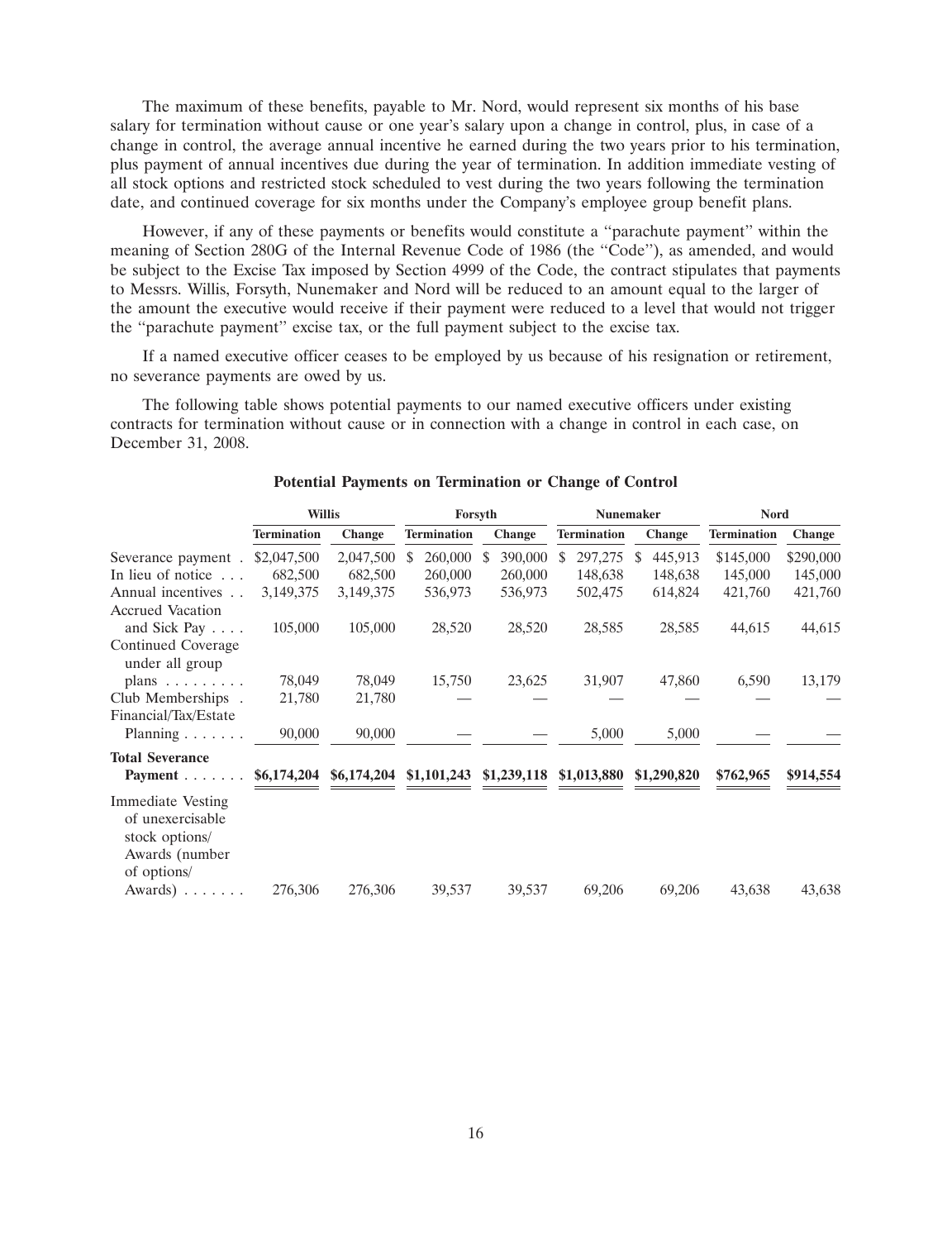#### **Director Compensation**

Our outside, independent (non-employee) directors are compensated by a combination of an annual cash retainer, and restricted stock, with additional stipends for the Chairs of the Audit and the Compensation Committees. In addition, new independent directors are granted 5,000 shares of restricted Company stock on their appointment.

The Company does not provide additional compensation to executives who serve on the Board.

In July 2008, based on an analysis of market levels for board compensation in companies the size of Willis Lease conducted by Smith Consulting, the Board voted to adopt a new schedule for independent director compensation, to be effective January 1, 2008. The total fee was increased to \$94,000 per year, one-half payable in cash and one-half in the form of an award of restricted stock based on the closing price of the Company's shares on the date of the Annual Meeting of Stockholders. The Chair of the Audit Committee continues to receive a \$10,000 stipend and the Compensation Chair receives a \$5,000 stipend. Also in July 2008 in recognition of the disparity between their home currencies and the U.S. dollar the Board voted to modify the directors' fees payable to Messrs. Laviec and Hunziker, effective January 1, 2008. Their fees were adjusted to reflect the ratio between their home currency and the U.S. dollar at the date of their first election as an independent director. The amounts of such payments are reflected in the table below.

The following table summarizes compensation by individual independent director for 2008.

#### **DIRECTOR COMPENSATION For Fiscal Year Ended 2008**

| <b>Name</b><br>$\underline{\mathbf{(a)}}$      | <b>Fees Earned</b><br>or Paid<br>in Cash<br>$\left( \mathbf{\$}\right)$<br>(b) | Stock<br>Awards<br>$($ \$ $)(1)$<br>(c) | <b>(\$)</b><br>(d) | <b>Non-Equity</b><br><b>Option Incentive Plan Compensation</b><br><b>Awards</b> Compensation<br>$\left( \mathbf{S}\right)$<br>(e) | Change in<br><b>Pension Value</b><br>and<br>Nonqualified<br><b>Deferred</b><br>Earnings<br>(5)<br>$\mathbf{I}$ | <b>All Other</b><br><b>Compensation</b><br>(\$<br>(g) | <b>Total</b><br><b>(\$)</b><br>(h) |
|------------------------------------------------|--------------------------------------------------------------------------------|-----------------------------------------|--------------------|-----------------------------------------------------------------------------------------------------------------------------------|----------------------------------------------------------------------------------------------------------------|-------------------------------------------------------|------------------------------------|
| Gérard Laviec                                  | 111,638                                                                        | 45,629                                  |                    |                                                                                                                                   |                                                                                                                |                                                       | 157,267                            |
| Hans Joerg Hunziker                            | 56,871                                                                         | 45,629                                  |                    |                                                                                                                                   |                                                                                                                |                                                       | 102,500                            |
| W. William Coon, $Jr. \ldots \ldots \ldots$    | 47,000                                                                         | 58,915                                  |                    |                                                                                                                                   |                                                                                                                |                                                       | 105,915                            |
| Robert T. Morris $\ldots \ldots \ldots \ldots$ | 57,000                                                                         | 58,915                                  |                    |                                                                                                                                   |                                                                                                                |                                                       | 115,915                            |
| Austin C. Willis                               | 4.121                                                                          | 405                                     |                    |                                                                                                                                   |                                                                                                                |                                                       | 4.526                              |

(1) The amounts in this column represent the dollar amount recognized for financial statement reporting purposes with respect to the fiscal year in accordance with SFAS 123(R). These amounts may reflect options granted in years prior to 2008.

Under the 2007 Plan each non-employee Board member received a restricted stock grant of 5,000 shares of common stock when they first become a non-employee Board member. In addition each individual who is to continue to serve as an independent director is granted \$47,000 worth of restricted stock based on the market price of our common stock on the date of the Company's Annual Meeting of Stockholders.

Each 5,000 share initial restricted stock grant vests in a series of four successive equal annual installments over the recipient's period of continued service as a Board member measured from the option grant date. Each \$47,000 value annual restricted stock grant vests in one installment on the recipients' completion of one year of Board service measured from the grant date.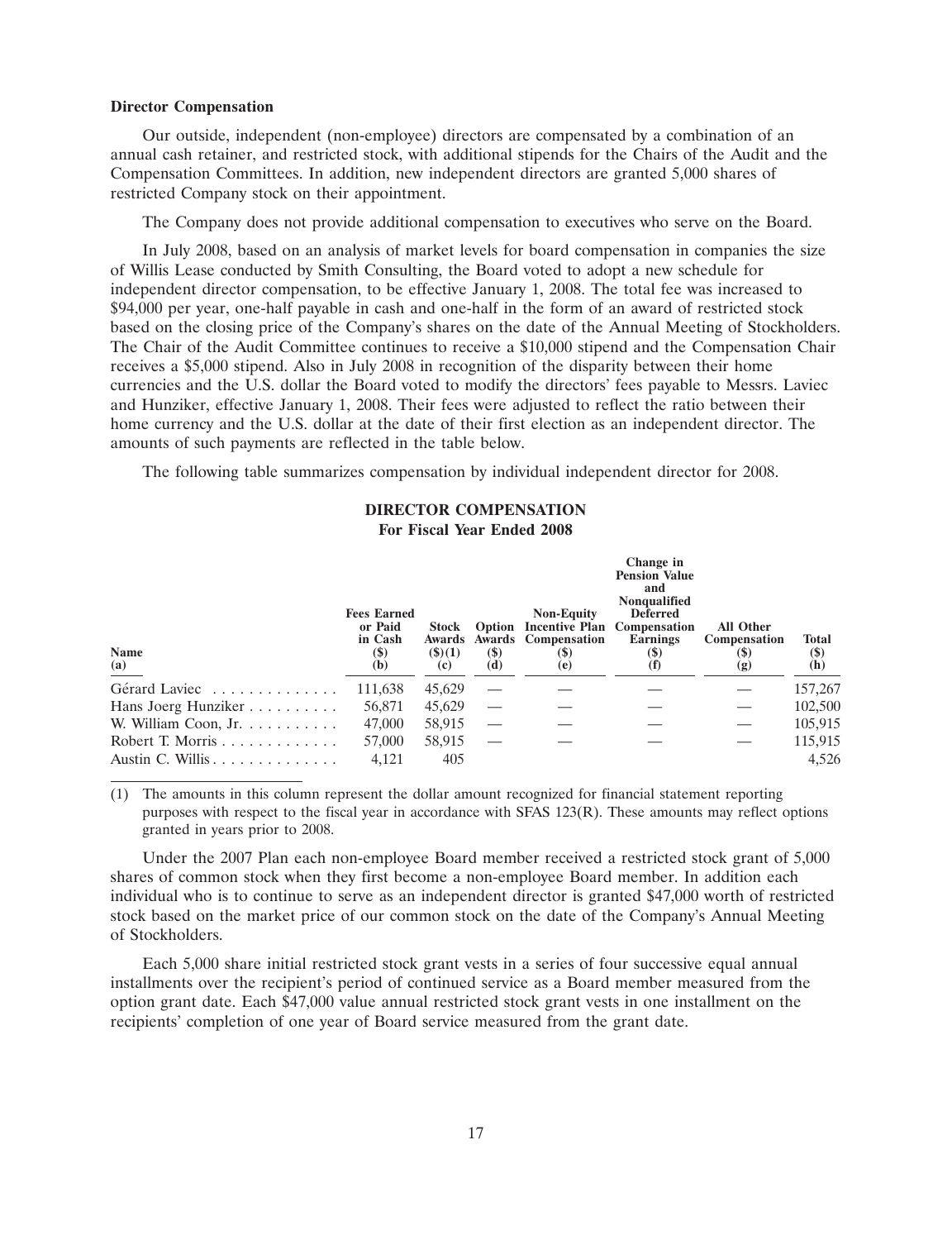# **REPORT OF THE COMPENSATION COMMITTEE**

The Compensation Committee of the Board of Directors has submitted the following report for inclusion in this Proxy Statement:

The Compensation Committee has reviewed and discussed the Compensation Discussion and Analysis contained in this Proxy Statement with management. Based on our review of and the discussions with management with respect to the Compensation Discussion and Analysis, we recommended to the Board of Directors that the Compensation Discussion and Analysis be included in this Proxy Statement and in the Company's Annual Report on Form 10-K for the fiscal year ended December 31, 2008 for filing with the SEC.

The foregoing report is provided by the following directors, who constitute the Compensation Committee<sup>.</sup>

# **COMPENSATION COMMITTEE**

Gérard Laviec, Committee Chair W. William Coon, Jr. Hans Joerg Hunziker Robert T. Morris

# **COMPENSATION COMMITTEE INTERLOCKS AND INSIDER PARTICIPATION**

The Compensation Committee consists of the following four independent directors: Gerard Laviec, ´ Chairman, W. William Coon, Jr., Hans Joerg Hunziker and Robert T. Morris. None of our executive officers currently serves on our Compensation Committee. None of our executive officers is, or was during 2008, serving as a director of or member of the compensation committee of another entity, one of whose executive officers serves, or served, as a director of or on our Compensation Committee.

# **REPORT OF THE AUDIT COMMITTEE**

The Audit Committee oversees our accounting function, internal controls and financial reporting process on behalf of the Board of Directors. The Audit Committee is composed of four directors, each of whom is independent as defined by the Nasdaq listing standards. The Committee operates pursuant to the Audit Committee Charter.

Our management has the primary responsibility for the financial statements and the reporting process, including the systems of internal controls. The independent auditors are responsible for performing an independent audit of our financial statements in accordance with generally accepted auditing standards and to issue a report thereon. In fulfilling its oversight responsibilities, the Committee reviewed the audited financial statements in the Annual Report on Form 10-K with our management. This review included a discussion of the quality, and not just the acceptability, of our accounting principles, the reasonableness of significant judgments and the clarity of disclosures in the financial statements.

The Committee also reviewed with our independent auditors, who are responsible for expressing an opinion on the conformity of those audited financial statements with generally accepted accounting principles, their judgments as to the quality, and not just the acceptability, of our accounting principles and such other matters as are required to be discussed with the Committee under generally accepted auditing standards. This review included the matters required to be discussed by Statement on Auditing Standards No. 114 (Communication with Audit Committee). In addition, the Committee has received the written disclosures and the letter from the independent auditors required by Independent Standards Board Standard No. 1 (Independence Discussions with Audit Committees). The Committee has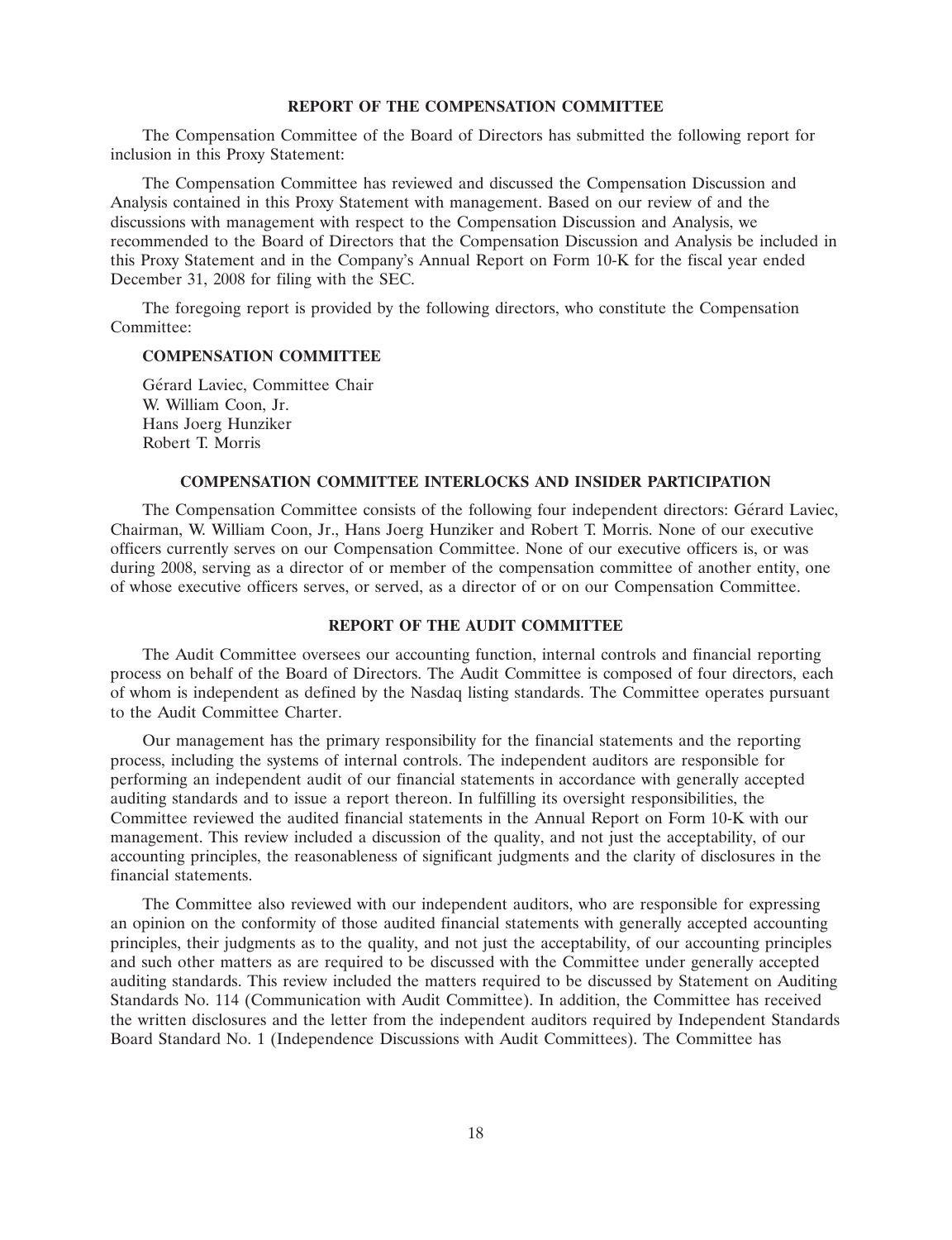discussed with the independent auditors their independence from us and our management, including the matters in those written disclosures.

The Committee discussed with us and our independent auditors the overall scope and plans for their respective audits. The Committee met with our independent auditors, with and without our management present, to discuss the results of their audit, their evaluations of our internal controls, and the overall quality of our financial reporting.

In reliance on the reviews and discussions with our management and the independent auditors referred to above, the Committee recommended to the Board of Directors, and the Board has approved, that the audited financial statements be included in our Annual Report on Form 10-K for the fiscal year ended December 31, 2008 for filing with the Securities and Exchange Commission.

Robert T. Morris, Audit Committee Chairman Hans Joerg Hunziker W. William Coon, Jr. Gérard Laviec

# **INDEPENDENT PUBLIC ACCOUNTANTS**

Our auditors are KPMG LLP, and they were responsible for the audit of our financial statements as of and for the 2008 fiscal year.

# **Fees Billed to Willis Lease by KPMG LLP**

For the 2007 and 2008 fiscal years, fees for services provided by KPMG LLP to us were as follows:

|                     | 2008 2007 |
|---------------------|-----------|
|                     |           |
|                     |           |
| \$604,912 \$780,262 |           |

<sup>(1)</sup> Audit fees billed to us by KPMG during the 2008 and 2007 fiscal years include the audit of our annual financial statements and quarterly reviews of financial statements included in our quarterly reports on Form 10-Q.

(2) Amounts billed under audit related fees for 2008 are for professional services rendered in issuing a comfort letter in connection with the WEST 2008 offering memorandum associated with the 2008 series WEST term notes. Amounts billed under Audit-related fees during 2007 are for professional services rendered in issuing a comfort letter in connection with the WEST 2007 offering memorandum associated with the 2007 series WEST warehouse notes.

All fees described above were approved by the Audit Committee.

The Audit Committee requires that any services to be provided by our auditors must be approved in advance by the Audit Committee. If approval is required before the Committee can act, a single member of the Committee can approve an engagement, subject to ratification by the Committee at its next meeting. All services were pre-approved by the Committee or its Chair.

KPMG will be at our Annual Meeting. They will have the opportunity to make a statement, if they desire to do so. They will be available to respond to appropriate questions from stockholders.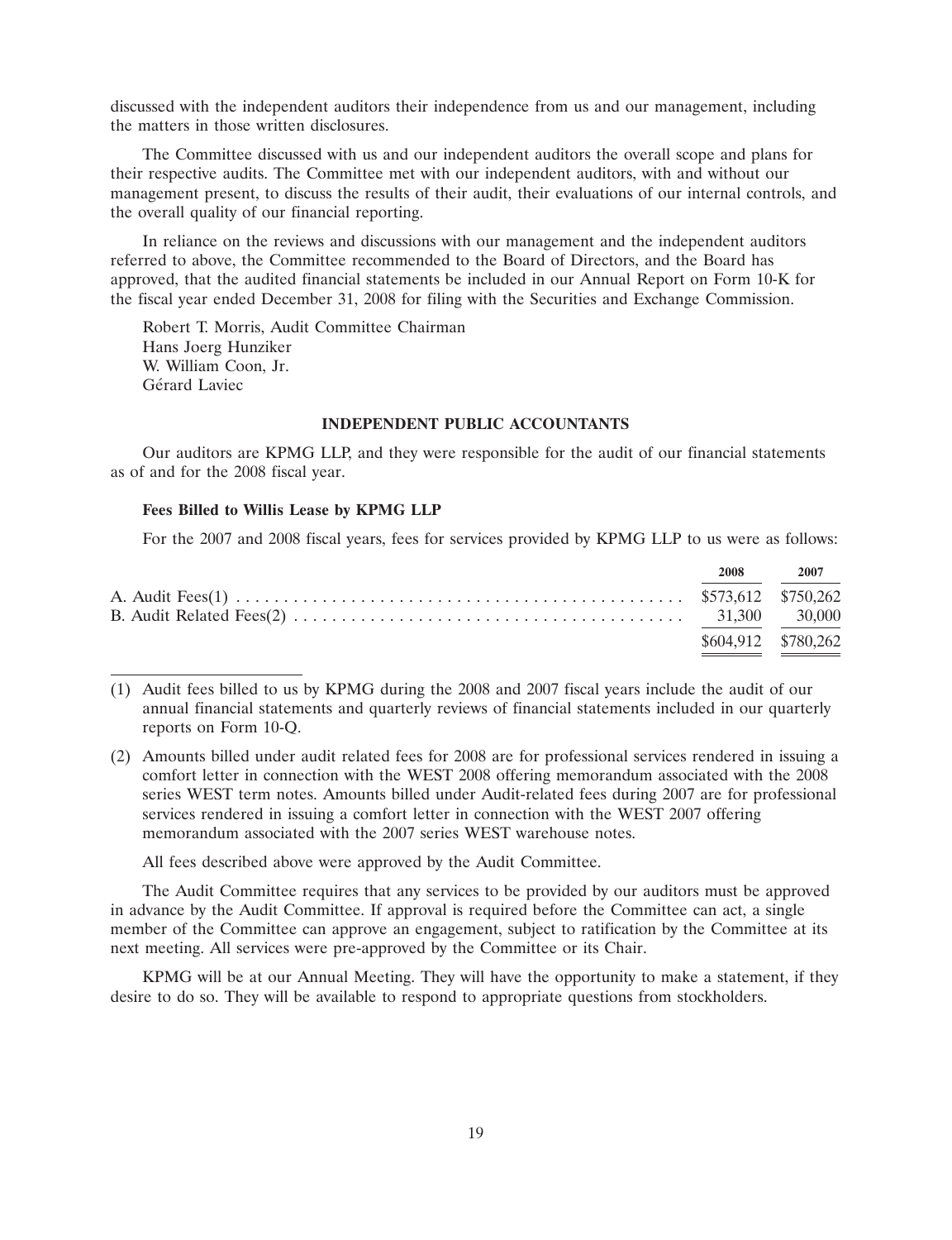#### **EQUITY COMPENSATION PLAN INFORMATION**

The following table outlines our Equity Compensation Plan Information as of December 31, 2008. The information below relates to our 1996 Stock Option Plan which terminated June 19, 2006 and the 2007 Incentive Stock Plan.

| <b>Plan Category</b>                         | Number of securities to be.<br>issued upon exercise of<br>outstanding options,<br>warrants and rights<br>(a) | Weighted-average<br>exercise price of<br>outstanding options,<br>warrants and rights<br>(b) | Number of securities<br>remaining available for<br>future issuance under<br>equity compensation plans<br>(excluding securities)<br>reflected in column $(a)$ )<br>(c) |
|----------------------------------------------|--------------------------------------------------------------------------------------------------------------|---------------------------------------------------------------------------------------------|-----------------------------------------------------------------------------------------------------------------------------------------------------------------------|
| 1996 Stock Option/Stock Issuance<br>$Plan^*$ | 1,204,407                                                                                                    | \$7.01                                                                                      |                                                                                                                                                                       |
| 2007 Stock Incentive Plan                    |                                                                                                              | $\frac{n}{a}$                                                                               | 1,203,181                                                                                                                                                             |
|                                              | 1,204,407                                                                                                    | \$7.01<br>$\equiv$                                                                          | 1,203,181                                                                                                                                                             |

Plan expired

#### **CERTAIN RELATIONSHIPS AND RELATED TRANSACTIONS**

As required by Nasdaq rules, all material discretionary transactions between us and our Directors, executive officers or known principal stockholders (or their respective affiliates) must be approved by the Audit Committee. The Audit Committee does not intend to approve any such transactions unless it believes that they are on terms no less favorable to us than could be obtained from unaffiliated third parties.

Gavarnie Holding, LLC, a Delaware Limited Liability Company (''Gavarnie'') owned by Charles F. Willis, IV, purchased the stock of Aloha Island Air, Inc., a Delaware Corporation, (''Island Air'') from Aloha AirGroup, Inc. (''Aloha'') on May 11, 2004. Charles F. Willis, IV is the President, CEO and Chairman of our Board of Directors and owns approximately 36% of our common stock as of December 31, 2008. Island Air leases four DeHaviland DHC-8-100 aircraft and two spare engines from us, which are expected to generate lease rent revenue of approximately \$1.9 million in 2009 and \$1.6 million in 2010. In 2006, in response to a fare war commenced by a competitor, Island Air requested a reduction in lease rent payments. The Board of Directors subsequently approved 14 months of lease rent deferrals totaling \$784,000. All deferrals were accounted for as a reduction in lease revenue in the applicable period. Because of the question regarding collectability of amounts due under these leases, lease rent revenue for these leases have been recorded on a cash basis until such time as collectability becomes reasonably assured. After taking into account the deferred amounts, Island Air remains current on all obligations except for \$288,000 in overdue rent related to February and March 2009. Our leases with Island Air are currently being restructured and amended effective January 2009. The \$784,000 in accumulated rent deferrals have been incorporated in the lease rents for two of the aircraft for the period January 2009 – April 2012. During the difficult period in Hawaii involving uneconomic fares being charged by a competitor, Island Air, in an effort to conserve cash, deferred maintenance on engines leased by the Company. Due to concern regarding Island Air's ability to meet lease return conditions and after reviewing the current maintenance status and condition of the leased assets, the Company recorded a reduction in the carrying value of these assets of \$0.8 million in the second quarter of 2008. Including this write down, the aircraft and engines on lease to Island Air have a net book value of \$6.0 million at December 31, 2008. Subsequently Island Air has overhauled most of the leased engines.

The Company has entered into several agreements with J.T. Power LLC (''J.T. Power''), an entity whose majority shareholder, Austin C. Willis, is the son of our President and Chief Executive Officer,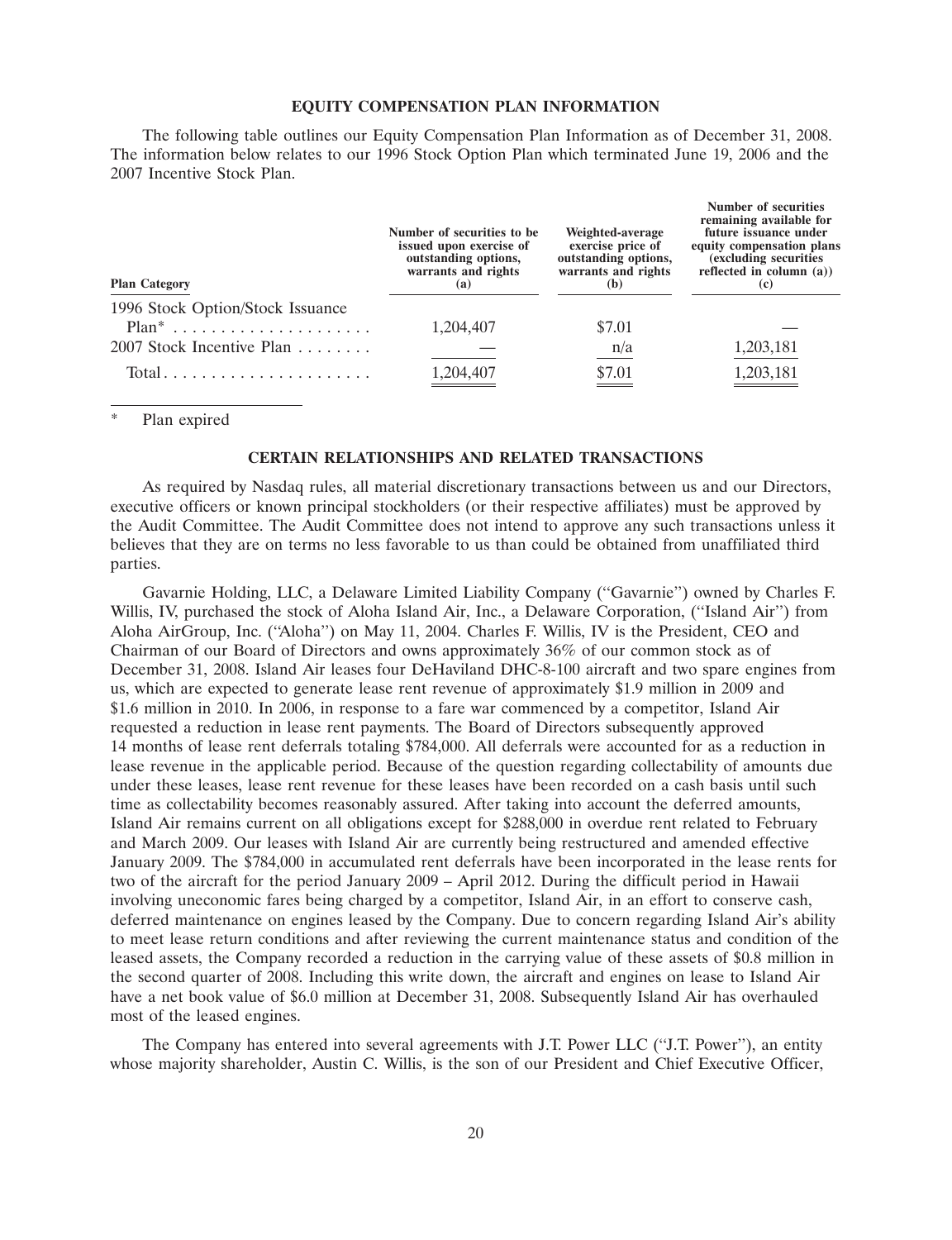and directly and indirectly, a shareholder of ours who became a Director of the Company on December 16, 2008. On November 17, 2008, the Company entered into a Consignment Agreement with J.T. Power in which they are responsible to market and sell parts from the teardown of one engine with a book value of \$1.0 million. On January 22, 2008, the Company entered into a Consignment Agreement with J.T. Power in which they are responsible to market and sell parts from the teardown of three engines with a book value of \$4.2 million. During the year ended December 31, 2008, sales of consigned parts under these agreements were \$2.6 million and commissions paid to J.T. Power were \$0.4 million. The book value for the remaining parts consigned to J.T. Power as of December 31, 2008 was \$3.6 million. On July 27, 2006, the Company entered into an Aircraft Engine Agency Agreement with J.T. Power, in which the Company will, on a non-exclusive basis, provide engine lease opportunities with respect to available spare engines at J.T. Power. J.T. Power will pay the Company a fee based on a percentage of the rent collected by J.T. Power for the duration of the lease including renewals thereof. In 2008, we earned revenue of \$33,500 and paid \$0 in commission under this program.

Under a Time Sharing Agreement dated as of March 1, 2005 between the Company and Charles F. Willis, Mr. Willis has the ability to lease the Company's Canadair Challenger aircraft from time to time for his personal use on an as needed as available basis. During 2007 he leased the aircraft for a total of 5.7 hours and paid the Company \$12,150 for expenses related to the operation of the aircraft. During 2008 he did not lease the aircraft from the Company.

### **STOCKHOLDER PROPOSALS**

Stockholder proposals intended to be considered at the 2010 Annual Meeting of Stockholders must, under Rule 14a-8 of the Securities Exchange Act of 1934, be received by us no later than December 31, 2009. Your proposal(s) must be mailed to our executive offices, 773 San Marin Drive, Suite 2215, Novato, California 94998, Attention: Corporate Secretary. Your proposal(s) may be included in next year's proxy statement if they comply with certain rules and regulations promulgated by the Securities and Exchange Commission.

Alternatively, under our Bylaws, a proposal or nomination that you do not seek to include in our proxy statement pursuant to Rule 14a-8 may be submitted in writing to our Corporate Secretary for the 2010 Annual Meeting of Stockholders not less than 90 days prior to the first anniversary of the preceding year's annual meeting, unless the date of the 2010 Annual Meeting of Stockholders is advanced by more than 30 days or delayed (other than as a result of adjournment) by more than 60 days from the anniversary of the 2009 Annual Meeting. For our 2010 Annual Meeting of Stockholders, this means that of your proposal(s) or nomination(s) must be submitted no later than February 20, 2010 (which is 90 calendar days before the anniversary of the 2009 Annual Meeting). If the date of our 2010 Annual Meeting of Stockholders is advanced by more than 30 days or delayed (other than as a result of adjournment) by more than 60 days from the anniversary of our 2009 Annual Meeting, you must submit any such proposal or nomination no later than the close of business on the later of the 90th day prior to the 2010 Annual Meeting of Stockholders or the 10th day following the day on which public announcement of the date of such meeting is first made. Your submission must include certain specified information concerning the proposal or nominee, as the case may be, and information as to your ownership of our common stock.

#### **STOCKHOLDERS SHARING THE SAME LAST NAME AND ADDRESS**

We are sending only one copy of our annual report and proxy statement to stockholders who share the same last name and address unless they have notified us that they want to continue receiving multiple copies. If you would like to have additional copies of our annual report and/or proxy statement mailed to you, or you would like to opt out of this practice for future mailings, please submit your request to Willis Lease Finance Corporation, attention Assistant Secretary, 773 San Marin Drive, Suite 2215, Novato, CA 94998. We will promptly send additional copies of the annual report and/or